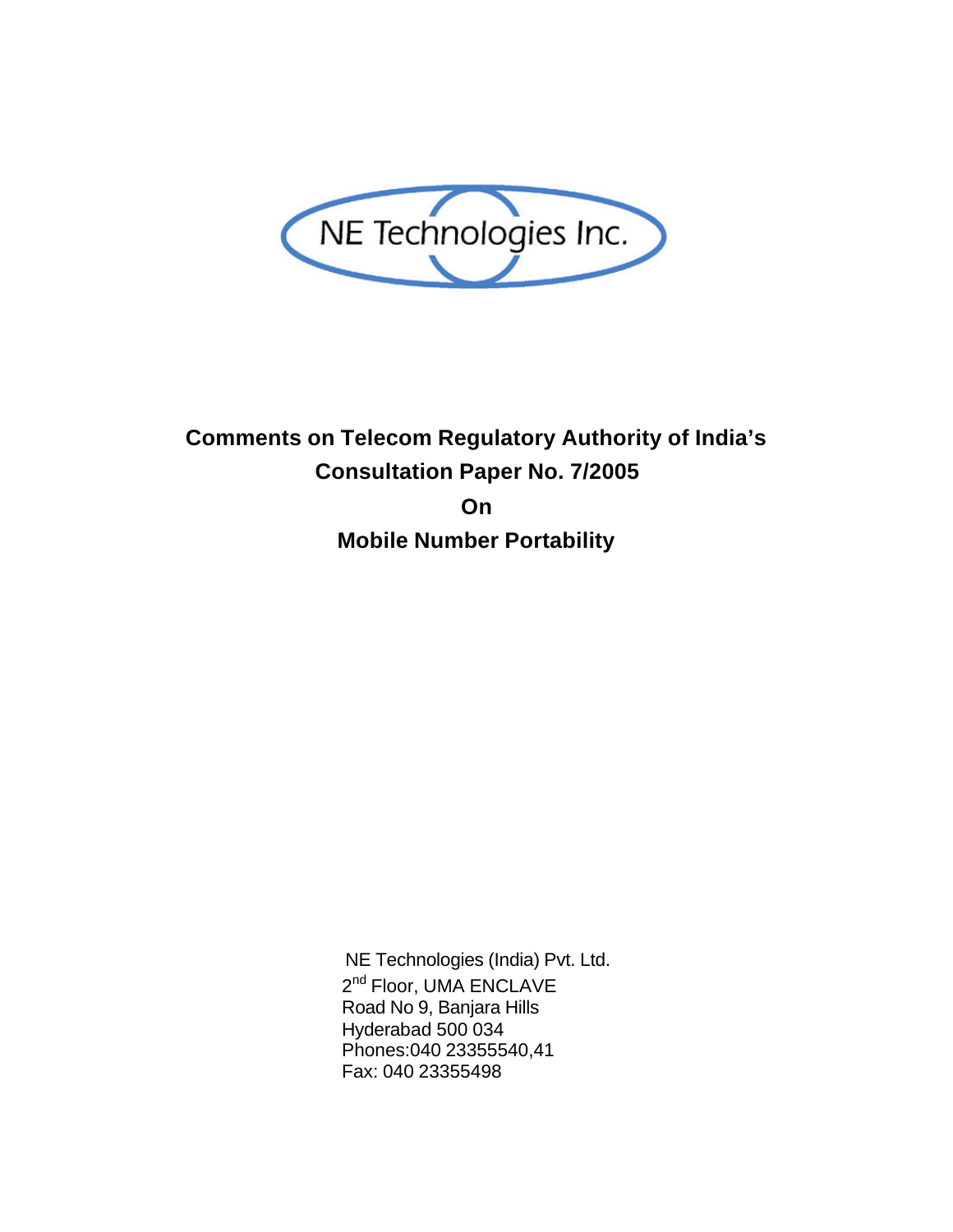

| <b>ABS</b>           | alternate billing services                                          | The group of subscriber telephone services including calling card, third-<br>party billing, and collect billing services stored in the Line Information<br>Database (LIDB)                                                                                                                                                                                                                                                                                              |  |
|----------------------|---------------------------------------------------------------------|-------------------------------------------------------------------------------------------------------------------------------------------------------------------------------------------------------------------------------------------------------------------------------------------------------------------------------------------------------------------------------------------------------------------------------------------------------------------------|--|
| AC                   | access customer                                                     | Telephone company responsible for traffic between LATAs. i.e. long<br>distance company.                                                                                                                                                                                                                                                                                                                                                                                 |  |
| <b>ACK</b>           | acknowledgement (message<br>type)                                   |                                                                                                                                                                                                                                                                                                                                                                                                                                                                         |  |
| <b>ACTL</b>          | access carrier terminal<br>location                                 |                                                                                                                                                                                                                                                                                                                                                                                                                                                                         |  |
| <b>ALI</b>           | automatic location                                                  | The supplemental information contained in a PSAP database that                                                                                                                                                                                                                                                                                                                                                                                                          |  |
|                      | information                                                         | describes a caller's location, indicates hazardous materials, and so on.                                                                                                                                                                                                                                                                                                                                                                                                |  |
| AP                   | access provider                                                     | Telephone company responsible for traffic originating and terminating<br>within jurisdictional areas as defined by regulatory agencies. i.e. local<br>company                                                                                                                                                                                                                                                                                                           |  |
| <b>BSA</b>           | basic serving arrangement                                           |                                                                                                                                                                                                                                                                                                                                                                                                                                                                         |  |
| <b>BTN</b>           | billing telephone number                                            | The BOCs and ITC have traditionally identified customer accounts with<br>account numbers based on one of the ten-digit telephone numbers on the<br>account. The telephone number used as the account number is called the<br>Billing Telephone Number. Other telephone number on the account are<br>referred to as Working Telephone Numbers.                                                                                                                           |  |
| <b>CCNA</b>          | customer carrier name<br>abbreviation                               |                                                                                                                                                                                                                                                                                                                                                                                                                                                                         |  |
| <b>CENTREX</b>       | central office exchange<br>service                                  | A type of PBX service in which switching occurs at a local telephone<br>station instead of at the company premise.                                                                                                                                                                                                                                                                                                                                                      |  |
| <b>CIC</b>           | carrier identification code                                         |                                                                                                                                                                                                                                                                                                                                                                                                                                                                         |  |
| <b>CLASS</b>         | customer local area signal<br>service                               |                                                                                                                                                                                                                                                                                                                                                                                                                                                                         |  |
| <b>Clearinghouse</b> |                                                                     | An independent company providing communication and data processing<br>services to CLECs. It primarily stores information about telephone<br>service of CLEC customers. Also known as a trading partner.                                                                                                                                                                                                                                                                 |  |
| <b>CLEC</b>          | competitive local exchange<br>carrier                               | The new group of deregulated telecommunications providers that<br>compete on a selective basis to provide services.                                                                                                                                                                                                                                                                                                                                                     |  |
| <b>CLLI</b>          | common location language<br>identifier                              |                                                                                                                                                                                                                                                                                                                                                                                                                                                                         |  |
| <b>CNAM</b>          | calling name                                                        | The type of information exchanged in DSET's ezCallerID. The name<br>and telephone number of the originating party is displayed on a Caller<br>ID device at the destination subscriber's telephone                                                                                                                                                                                                                                                                       |  |
| $\overline{co}$      | central office (telephone)                                          | The location, which houses a switch to serve local telephone<br>subscribers.                                                                                                                                                                                                                                                                                                                                                                                            |  |
| $\overline{\cos}$    | class of service                                                    |                                                                                                                                                                                                                                                                                                                                                                                                                                                                         |  |
| <b>DPC</b>           | destination point code                                              |                                                                                                                                                                                                                                                                                                                                                                                                                                                                         |  |
| EB                   | electronic bonding                                                  | The telecommunications industry is now divided over multiple<br>jurisdictions of customers and suppliers. Each jurisdiction contains an<br>interface through which its service management programs communicate<br>to other jurisdictions, a process commonly referred to as EB. The<br>interface is the Service Management Layer (SML) X interface, as<br>defined in the Telecommunications Management Network (TMN)<br>architecture.                                   |  |
| <b>ECIC</b>          | <b>Electronic Communications</b><br><b>Implementation Committee</b> | A subcommittee of TCIF and ATIS, whose mission is to identify and<br>resolve common technical and operational issues to successfully<br>implement electronic bonding. ECIC focuses on implementing<br>application-to-application communications for operations,<br>administration, maintenance, and provisioning (OAM&P) functions. It<br>identifies additional functionalities for standardization and champions<br>development with the appropriate standards groups. |  |
| <b>EDI</b>           | electronic data interchange                                         |                                                                                                                                                                                                                                                                                                                                                                                                                                                                         |  |
| <b>ESN</b>           | emergency service number                                            | A list of emergency numbers of corresponding police, fire, and<br>ambulance dispatch centers for a caller's 911 area.                                                                                                                                                                                                                                                                                                                                                   |  |

# **Glossary**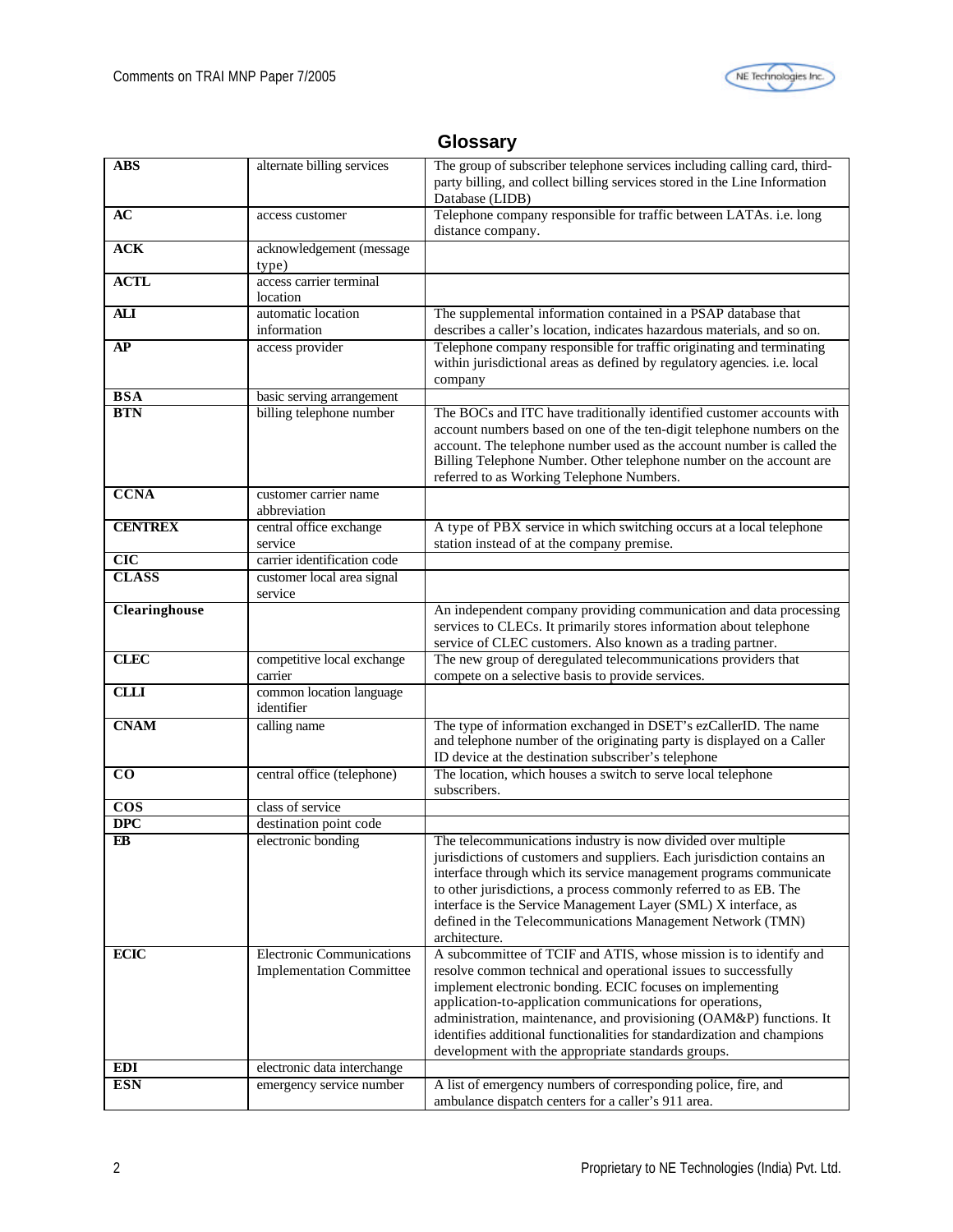

| FCC                                | <b>Federal Communications</b>               |                                                                                                                                                |  |
|------------------------------------|---------------------------------------------|------------------------------------------------------------------------------------------------------------------------------------------------|--|
|                                    | Commission                                  |                                                                                                                                                |  |
| FX                                 | foreign exchange                            | A central office trunk that has access to a distant central office.                                                                            |  |
| <b>FYI</b>                         | for your information                        | Messages concerning end-user account changes that a CLEC must send<br>to an IXC to ensure correct billing and service.                         |  |
| gateway                            |                                             | A device or software that connects two computer networks that use                                                                              |  |
|                                    |                                             | different protocols, translating between the protocols so that computer                                                                        |  |
|                                    |                                             | on the connected networks can exchange data                                                                                                    |  |
| <b>GNP</b>                         | geographic number                           | Enables customers to retain telephone number when served by same                                                                               |  |
|                                    | portability                                 | service provider, but from different local switch in the same city code.                                                                       |  |
| <b>GTT</b>                         | global title translation                    | A service provided by the SCCP layer whereby a global title addresses                                                                          |  |
|                                    |                                             | is translated into an SS7 address (point code $+$ subsystem number) for                                                                        |  |
| <b>ICSC</b>                        |                                             | message routing purposes.                                                                                                                      |  |
|                                    | interexchange carrier<br>service center     |                                                                                                                                                |  |
| <b>ILEC</b>                        | incumbent local exchange                    | A traditional, previous incumbent local exchange carrier that was never                                                                        |  |
|                                    | carrier                                     | part of the Bell System.                                                                                                                       |  |
| $\mathbf{I} \mathbf{L} \mathbf{P}$ | intraLATA presubscribed                     | Local long distance carrier information.                                                                                                       |  |
|                                    | carrier                                     |                                                                                                                                                |  |
| <b>IntraLATA</b>                   | Local long distance                         |                                                                                                                                                |  |
|                                    | telephone service area.                     |                                                                                                                                                |  |
| <b>ISDN</b>                        | integrated service digital                  | The most common ISDN system provides one data and two voice                                                                                    |  |
|                                    | network                                     | circuits over a traditional copper wire pair, but can represent as many as                                                                     |  |
|                                    |                                             | 30 channels. Broadband ISDN extends the ISDN capabilities to service                                                                           |  |
|                                    |                                             | in the gigabit range.                                                                                                                          |  |
| <b>ISVM</b>                        | inter-switch voice                          | A database for audits                                                                                                                          |  |
|                                    | messaging                                   |                                                                                                                                                |  |
| <b>ITC</b>                         | independent telephone                       | Also referred to as incumbent telephone company.                                                                                               |  |
|                                    | company.                                    |                                                                                                                                                |  |
| <b>ITU</b>                         | International                               |                                                                                                                                                |  |
|                                    | Telecommunication Union                     |                                                                                                                                                |  |
| IXC                                | interexchange carrier                       | Same as PIC                                                                                                                                    |  |
| <b>LATA</b>                        | local access and transport                  | Contiguous geographic area defined by a Bell operating company<br>around a metropolitan statistical area so that in most cases, all points are |  |
|                                    | area                                        | within only one exchange area and state.                                                                                                       |  |
| <b>LEC</b>                         | local exchange carrier                      | A company providing local telecommunications transmission and                                                                                  |  |
|                                    |                                             | switching services. Originally this term referred to either a BOC or an                                                                        |  |
|                                    |                                             | ITC such as GTE or Alltel. These companies are now called ILECs to                                                                             |  |
|                                    |                                             | distinguish them from CLECs.                                                                                                                   |  |
| <b>LIDB</b>                        | line information database                   | The type of information exchanged in DSET's ezCallingCard. A                                                                                   |  |
|                                    |                                             | database developed by the Regional Bell Operating Companies and                                                                                |  |
|                                    |                                             | local phone companies that will include such services as Originating                                                                           |  |
|                                    |                                             | Line number screening (OLNS), Calling Card Validation, Billing                                                                                 |  |
|                                    |                                             | Number screening, Calling Card Fraud, and Public Telephone Check. A                                                                            |  |
|                                    |                                             | database that contains information to perform billing validation.                                                                              |  |
| <b>LISP</b>                        | local intra-service                         |                                                                                                                                                |  |
| <b>LNP</b>                         | portability<br>local number portability     | Permits both ILECs and CLECs to allow customers to take their                                                                                  |  |
|                                    |                                             | telephone numbers with them when they exchange carriers in the same                                                                            |  |
|                                    |                                             | geographical region.                                                                                                                           |  |
| <b>LPIC</b>                        | local presubscribed                         | LPIC is a FID that indicates the pre-programmed choice of Equal                                                                                |  |
|                                    | interexchange carrier                       | Access $(1+)$ long distance carrier.                                                                                                           |  |
| <b>LRN</b>                         | location routing number                     |                                                                                                                                                |  |
| <b>LSCNB</b>                       | LIDB specific call number                   |                                                                                                                                                |  |
|                                    | blocking                                    |                                                                                                                                                |  |
| <b>LSMS</b>                        | <b>Local Service Management</b>             | An interface to a service provider's network responsible for receiving                                                                         |  |
|                                    | System                                      | data from the Customer Care System and propagating the data to the                                                                             |  |
|                                    |                                             | network elements STP C.                                                                                                                        |  |
| <b>LSOA</b>                        | LNP service order                           |                                                                                                                                                |  |
|                                    |                                             |                                                                                                                                                |  |
|                                    | administration                              |                                                                                                                                                |  |
| <b>LSOG</b>                        | <b>Local Service Ordering</b><br>Guidelines | Set of standards that define how CLECs will define service orders used<br>to provision their customers.                                        |  |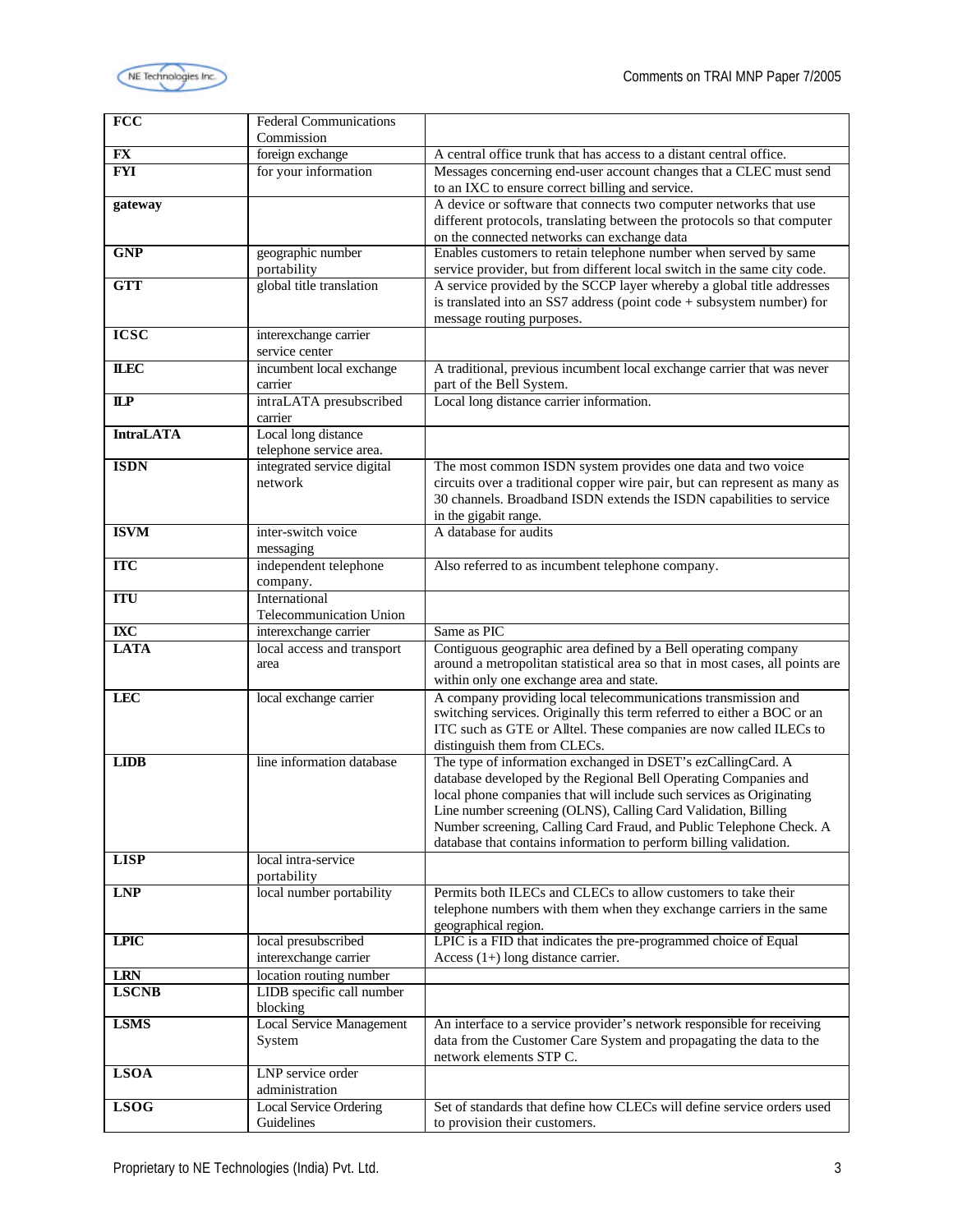

| <b>LSPP</b>              | local service provider                                          |                                                                                                                                                                                                                                                                                                                                                                                                                                                                                                                                                                                                            |  |
|--------------------------|-----------------------------------------------------------------|------------------------------------------------------------------------------------------------------------------------------------------------------------------------------------------------------------------------------------------------------------------------------------------------------------------------------------------------------------------------------------------------------------------------------------------------------------------------------------------------------------------------------------------------------------------------------------------------------------|--|
|                          | portability, inter-service                                      |                                                                                                                                                                                                                                                                                                                                                                                                                                                                                                                                                                                                            |  |
|                          | provider porting                                                |                                                                                                                                                                                                                                                                                                                                                                                                                                                                                                                                                                                                            |  |
| <b>LSR</b>               | local service request,<br>ezLocal product name                  | Have many uses: type of service, name of a form, and a document type.                                                                                                                                                                                                                                                                                                                                                                                                                                                                                                                                      |  |
| <b>MBN</b>               | main billing number                                             | Also known as Billing Telephone Number (BTN)                                                                                                                                                                                                                                                                                                                                                                                                                                                                                                                                                               |  |
| <b>MIB</b>               | management information<br>base                                  | A database of management information                                                                                                                                                                                                                                                                                                                                                                                                                                                                                                                                                                       |  |
| <b>MSAG</b>              | <b>Master Street Address</b><br>Guide                           |                                                                                                                                                                                                                                                                                                                                                                                                                                                                                                                                                                                                            |  |
| <b>NANC</b>              | North American Numbering<br>Council                             | standards body for porting telephone numbers                                                                                                                                                                                                                                                                                                                                                                                                                                                                                                                                                               |  |
| $N\overline{E}$          | Network Element                                                 |                                                                                                                                                                                                                                                                                                                                                                                                                                                                                                                                                                                                            |  |
| <b>NENA</b>              | <b>National Emergency</b><br>Number Administration              |                                                                                                                                                                                                                                                                                                                                                                                                                                                                                                                                                                                                            |  |
| network data             |                                                                 | the location routing number (LRN) and NPA-NXXX required for call<br>routing databases residing throughout the U.S. which facilitate call<br>routing                                                                                                                                                                                                                                                                                                                                                                                                                                                        |  |
| network element          | (see STP and SCP)                                               |                                                                                                                                                                                                                                                                                                                                                                                                                                                                                                                                                                                                            |  |
| $\overline{\text{NP}}$   | number portability                                              | See number portability                                                                                                                                                                                                                                                                                                                                                                                                                                                                                                                                                                                     |  |
| <b>NPA</b>               | number plan area                                                | An area code of a ten-digit telephone number. See also NXX                                                                                                                                                                                                                                                                                                                                                                                                                                                                                                                                                 |  |
| <b>NPAC</b>              | Number Portability<br><b>Administration Center</b>              | Regional centers developed to interact with the Local Service Order<br>Administration (LSOA) systems of all carriers in order to transfer the<br>customer's telephone number from a legacy Local Exchange Carrier<br>(LEC) to a new LEC.                                                                                                                                                                                                                                                                                                                                                                   |  |
| <b>NPB</b>               | See Number Pool Block                                           |                                                                                                                                                                                                                                                                                                                                                                                                                                                                                                                                                                                                            |  |
| <b>NSL</b>               | number of secondary lines                                       |                                                                                                                                                                                                                                                                                                                                                                                                                                                                                                                                                                                                            |  |
| number pool block        |                                                                 | A block of 1,000 consecutive telephone numbers allocated to one<br>service provider out of an NPA-NXX.                                                                                                                                                                                                                                                                                                                                                                                                                                                                                                     |  |
| number portability       |                                                                 | Enables customers to keep their original telephone number when they<br>change exchange carriers.                                                                                                                                                                                                                                                                                                                                                                                                                                                                                                           |  |
| <b>NXX</b>               |                                                                 | The first three digits of a station number (in the format of the NPA-<br>NXX-Line Number) that identifies the central office, which serves that<br>number. See also NPA                                                                                                                                                                                                                                                                                                                                                                                                                                    |  |
| NXX-X                    |                                                                 | A block of 1,000 consecutive telephone numbers, consisting of the<br>exchange (NXX), and the first digit of the thousand-block.                                                                                                                                                                                                                                                                                                                                                                                                                                                                            |  |
| <b>OAM&amp;P</b>         | operations, administration,<br>maintenance, and<br>provisioning |                                                                                                                                                                                                                                                                                                                                                                                                                                                                                                                                                                                                            |  |
| <b>OBF</b>               | Order and Billing Forum                                         | An organization of the Carrier Liaison Committee (CLC) of the<br>Alliance for Telecommunications Industry Solutions (ATIS) providing a<br>forum for customers and providers in the telecommunications industry<br>to identify, discuss, and resolve national issues which affect ordering,<br>billing, provisioning, and exchanging information about access services,<br>etc.                                                                                                                                                                                                                             |  |
| OCN                      | operating computer number                                       | A valid operating company number that's required for portable<br>exchanges.                                                                                                                                                                                                                                                                                                                                                                                                                                                                                                                                |  |
| <b>OLNS</b>              | originating line number<br>screening                            | Calling restrictions such as displaying caller identification and phone<br>number on an originating line.                                                                                                                                                                                                                                                                                                                                                                                                                                                                                                  |  |
| <b>OPX</b>               | off-premises extension                                          | An extension or phone terminating in a location other than the location<br>of the PBX. For example, a company executive has an extension<br>installed at their home.                                                                                                                                                                                                                                                                                                                                                                                                                                       |  |
| <b>OSS</b><br><b>PBX</b> | operational support system<br>private branch exchange           | The hardware and software that supports the daily operations of a<br>telecommunications service provider. Typical tasks performed by the<br>OSS include managing the network, provisioning, configurations,<br>alarms, performances, and accounts. Methods and procedures that<br>directly support the daily operation of the telecommunications<br>infrastructure. The average Local Exchange Carrier has hundreds of<br>systems supporting order negotiation, order processing, line assignment,<br>line testing, and billing.<br>A small version of the phone company's larger central switching office |  |
|                          |                                                                 | that a customer can own.                                                                                                                                                                                                                                                                                                                                                                                                                                                                                                                                                                                   |  |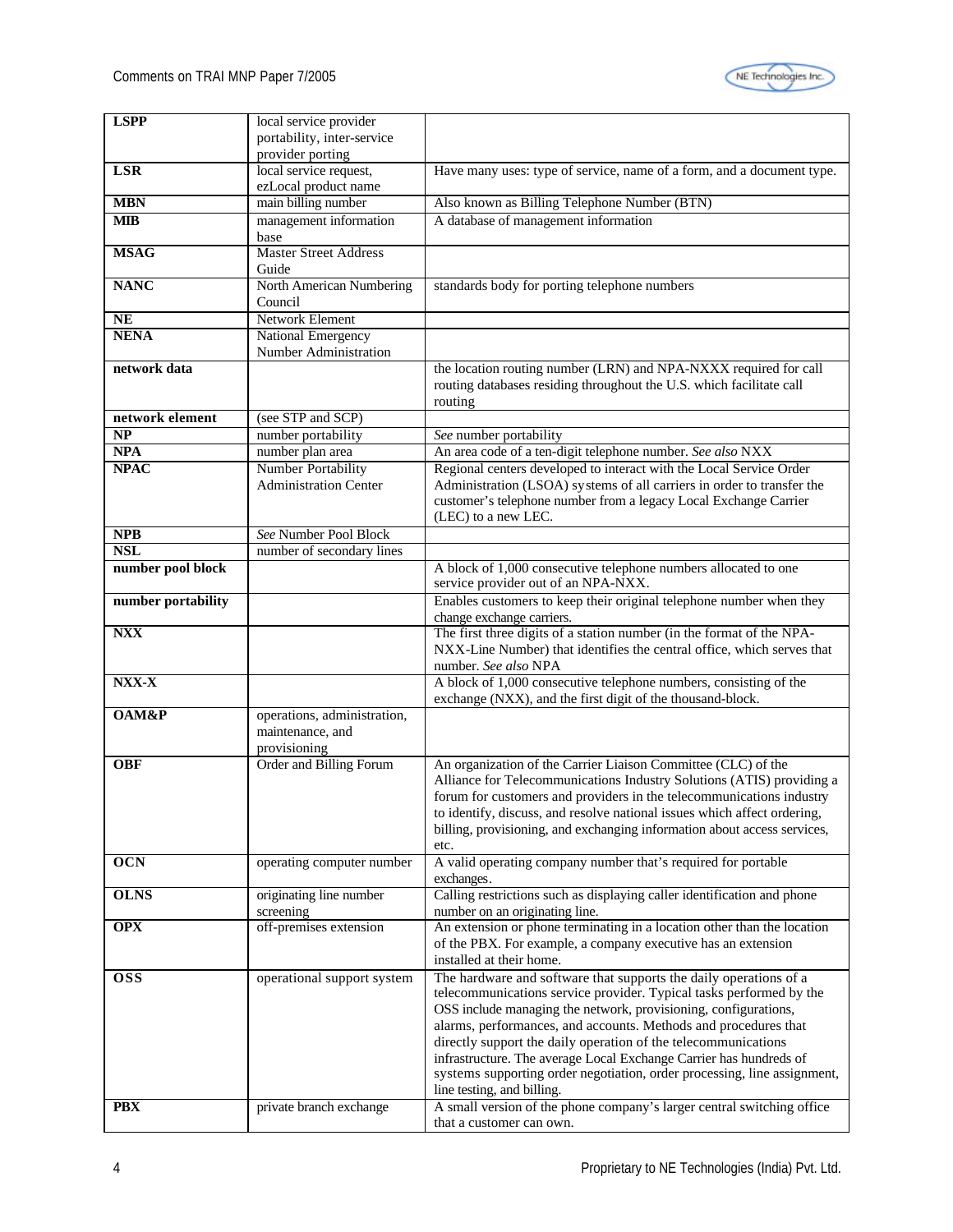

| <b>PIC</b>                        | presubscribed (or primary)<br>interexchange carrier | PIC is a FID that indicates the programmed choice of Equal Access $(1+)$<br>long distance carrier for Inter-LATA traffic. The interexchange carrier<br>designated by the subscriber provides the interLATA service<br>automatically when the customer dials $1 +$ the 10 digit telephone<br>number. In an equal access office, the subscriber can choose another<br>carrier by dialing a 950-xxxx or 10-10xxx number. |  |
|-----------------------------------|-----------------------------------------------------|-----------------------------------------------------------------------------------------------------------------------------------------------------------------------------------------------------------------------------------------------------------------------------------------------------------------------------------------------------------------------------------------------------------------------|--|
| <b>POTS</b>                       | plain old telephone service                         | Describes any simple switched telecommunications service. The term<br>POTS includes both residential and business lines, but excludes<br>complex services such as trunks or circuits.                                                                                                                                                                                                                                 |  |
| <b>PSAP</b>                       | In ez911: public safety<br>answering point.         | One or more offices that $(1)$ receives a 911 call, $(2)$ verifies or obtains<br>the caller's location, (3) determines nature of the emergency, and (4)<br>dispatches the appropriate emergency response team.                                                                                                                                                                                                        |  |
| <b>PUC</b>                        | <b>Public Utility Commission</b>                    |                                                                                                                                                                                                                                                                                                                                                                                                                       |  |
| <b>RAO</b>                        | Revenue Accounting Office                           |                                                                                                                                                                                                                                                                                                                                                                                                                       |  |
| <b>RBOC</b>                       | <b>Regional Bell Operating</b><br>Company           |                                                                                                                                                                                                                                                                                                                                                                                                                       |  |
| <b>RHBC</b>                       | <b>Regional Bell Holding</b><br>Company             |                                                                                                                                                                                                                                                                                                                                                                                                                       |  |
| <b>RN</b>                         | routing number                                      | Used by the STP C to perform the Global Title Translation to obtain the<br>Point Code/SubSystem Number for the desired HLR. For IMSI based<br>ALR routing, this is equivalent to the MSISDN number and identifies<br>the subscriber.                                                                                                                                                                                  |  |
| $\overline{\mathbf{S}}\mathbf{C}$ | service center                                      | See service center.                                                                                                                                                                                                                                                                                                                                                                                                   |  |
| schema                            |                                                     | Refers to a particular set of database tables.                                                                                                                                                                                                                                                                                                                                                                        |  |
| <b>SCNB</b>                       | specific call number<br>blocking                    | Telephone service that gives subscribers the ability to block calls for<br>specific number or sets of numbers.                                                                                                                                                                                                                                                                                                        |  |
| SCP                               | service control point                               | A remote database within the System Signaling 7 network, which<br>supplies the translation and routing data needed to deliver, advanced<br>network services.                                                                                                                                                                                                                                                          |  |
| service center                    |                                                     | The name for the communications portal of a trading partner for DSET<br>gateway products. The service center receives communications from<br>CLECs and passes them on for processing and response generation. In<br>some gateways, the service center also transmits communications back<br>to CLECs after processing.                                                                                                |  |
| service provider                  |                                                     | The individual or business entity that sells, operates, and maintains the<br>messaging functions for the public. The system operator sells or leases<br>time and resources to this entity.                                                                                                                                                                                                                            |  |
| SI                                | status indicator                                    | A two-digit numeric code unique to each telephone company<br>transaction code (TC) providing specific details associated with the<br>transaction code.                                                                                                                                                                                                                                                                |  |
| <b>SMS</b>                        | service management system                           | An SS7 operations support system (OSS) used to help provisioning and<br>loading data into the service control point (SCP) database.                                                                                                                                                                                                                                                                                   |  |
| SOA                               | service order administration                        |                                                                                                                                                                                                                                                                                                                                                                                                                       |  |
| <b>SOAC</b>                       | Service Order<br><b>Administration Center</b>       |                                                                                                                                                                                                                                                                                                                                                                                                                       |  |
| SP                                | service provider                                    | A network operator to which subscribes are connected. See also:<br>Service Provider                                                                                                                                                                                                                                                                                                                                   |  |
| $\overline{\text{SS}7}$           | <b>Signaling System 7</b>                           | A network provider who furnishes a standard interface and protocol for<br>all CLECs, hiding the detail to access the individual Line Information<br>Databases.                                                                                                                                                                                                                                                        |  |
| <b>SSN</b>                        | subsystem number                                    |                                                                                                                                                                                                                                                                                                                                                                                                                       |  |
| <b>STP/STPC</b>                   | signal transfer point                               | signal transfer point C7                                                                                                                                                                                                                                                                                                                                                                                              |  |
| $S_{V}$                           | subscription version                                | A time or status-sensitive instance of subscription data required to<br>provide telephone service.                                                                                                                                                                                                                                                                                                                    |  |
| <b>T1</b>                         |                                                     | Standard for digital transmission in the US, Canada, Hong Kong, and<br>Japan                                                                                                                                                                                                                                                                                                                                          |  |
| TC                                | transaction code                                    | A two-digit numeric code defined for telephone company transactions<br>that are transmitted electronically to other telephone companies.<br>Transaction codes and status indicators (SIs) allow transmission of<br>multiple types of records on the same files. Transaction codes describe<br>the nature or purpose of the data being exchanged.                                                                      |  |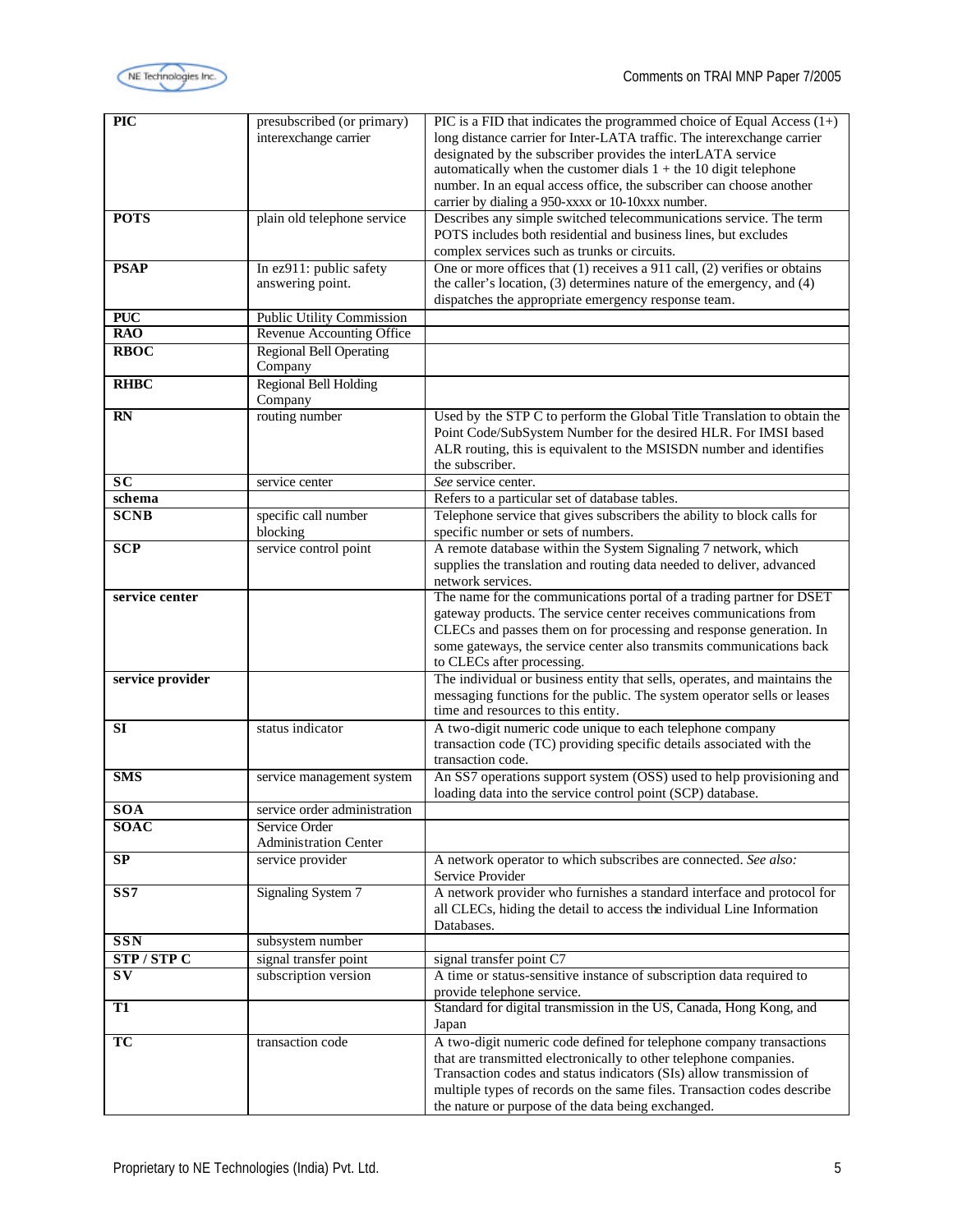

| <b>TCAP</b>                                              | transaction capabilities<br>application part | The subprotocol of SS7 that is used for messages between end offices<br>and remote databases (non-circuit information between signaling                                                                                                                                                                                                                                                                                                                                                                           |
|----------------------------------------------------------|----------------------------------------------|-------------------------------------------------------------------------------------------------------------------------------------------------------------------------------------------------------------------------------------------------------------------------------------------------------------------------------------------------------------------------------------------------------------------------------------------------------------------------------------------------------------------|
|                                                          |                                              | points.)                                                                                                                                                                                                                                                                                                                                                                                                                                                                                                          |
| <b>TELCO</b>                                             | The name of a telephone<br>company           |                                                                                                                                                                                                                                                                                                                                                                                                                                                                                                                   |
| <b>TMN</b>                                               | telecommunications<br>management network     | A set of standards published by the International Telecommunications<br>Union (ITU) and used worldwide by telecommunication service<br>providers (carriers) and hardware manufacturers to identify, manage,<br>and control information, management systems, and equipment elements<br>in a telecommunications network.                                                                                                                                                                                            |
| <b>TN</b>                                                | telephone number                             |                                                                                                                                                                                                                                                                                                                                                                                                                                                                                                                   |
| TP                                                       | trading partner                              | See trading partner                                                                                                                                                                                                                                                                                                                                                                                                                                                                                               |
| <b>TPI</b>                                               | trading partner interface                    |                                                                                                                                                                                                                                                                                                                                                                                                                                                                                                                   |
| trading partner                                          |                                              | An independent company providing communication and data processing<br>services to CLECs. They primarily store information about telephone<br>service for CLEC customers. In ez911, they are also known as a<br>clearinghouse. Trading partners can be service providers and/or entities<br>with which a service provider has an agreement.                                                                                                                                                                        |
| <b>TSP</b>                                               | Telecommunications<br>Service Priority       |                                                                                                                                                                                                                                                                                                                                                                                                                                                                                                                   |
| <b>USOC</b>                                              | universal service order code                 | A set of codes developed by the Bell System and used by local<br>telephone companies as a standard means of identifying service or<br>equipment for billing purposes. USOCs are located in the Service and<br>Equipment (S& E) section of the CSR. They are three character codes<br>with an optional suffix of up to two characters, for a possible five<br>characters. They may be any combination of letters and numbers.                                                                                      |
| <b>WSMSC</b> wireless<br>short message service<br>center |                                              |                                                                                                                                                                                                                                                                                                                                                                                                                                                                                                                   |
| X.25                                                     |                                              | A data communications interface specification from the Consultative<br>Committee for International Telephone and Telegraph (CCITT)<br>describing how data passes into and out of public data networks. The<br>protocol suite defines layers one through three. X.25 is the CCITT and<br>OSI standard for packet-switching networks that provide channels up to<br>64Kbps. Public and private X.25 networks can be built. In the US,<br>common X.25 networks are British Telecom, AT&T, CompuServe and<br>Infonet. |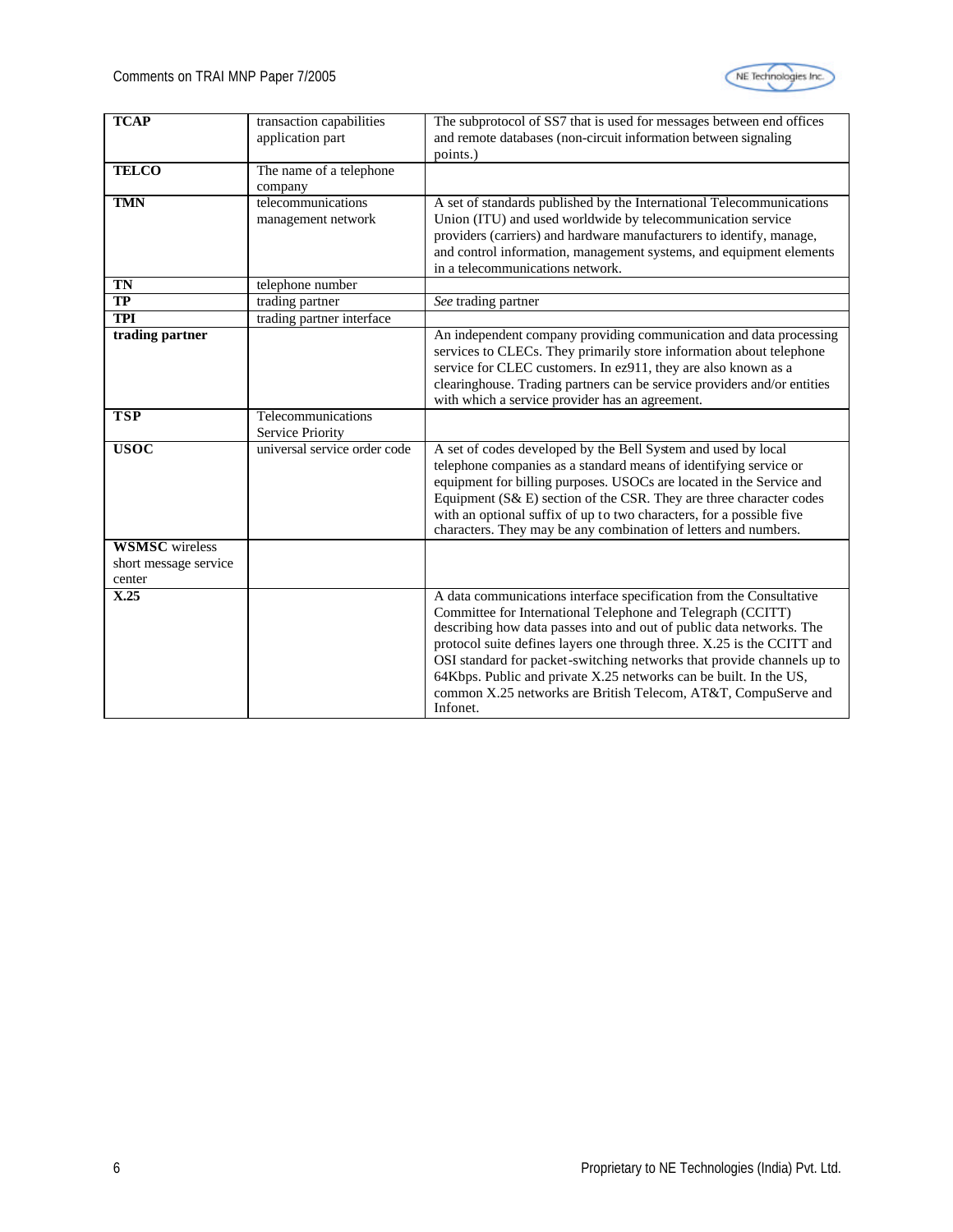

## **An Introduction to NE Technologies**

As a sister concern to DSET Corporation, 520 Guthridge Court, Norcross, GA 30092, USA, we would like to state that we have more than eight years of experience with Local Number Portability in the North American continent. We have worked extensively in the design, development, and support of the Number Portability Administration Center in USA.

DSET was selected to define and administer LNP test center. This was the only commercially available facility for testing and certifying service providers and vendors to interface with or utilize NPAC Service Management Systems.

DSET was one of the pioneers in defining:

- LNP Functional Requirements Specification in 1997/1998
- NPAC IIS (GDMO Model) in 1998

DSET is a dominant supplier of International Telecommunications Unions/Telecommunications Management Networks (ASN/GDMO) development and interface tools that are used by several leading equipment manufacturers and leading software vendors. Our products like LSOA (LNP Service Order Administration) are dominant in USA in LNP application.

No wonder that the NPAC SMS systems are based on the DSET TMN Toolkit.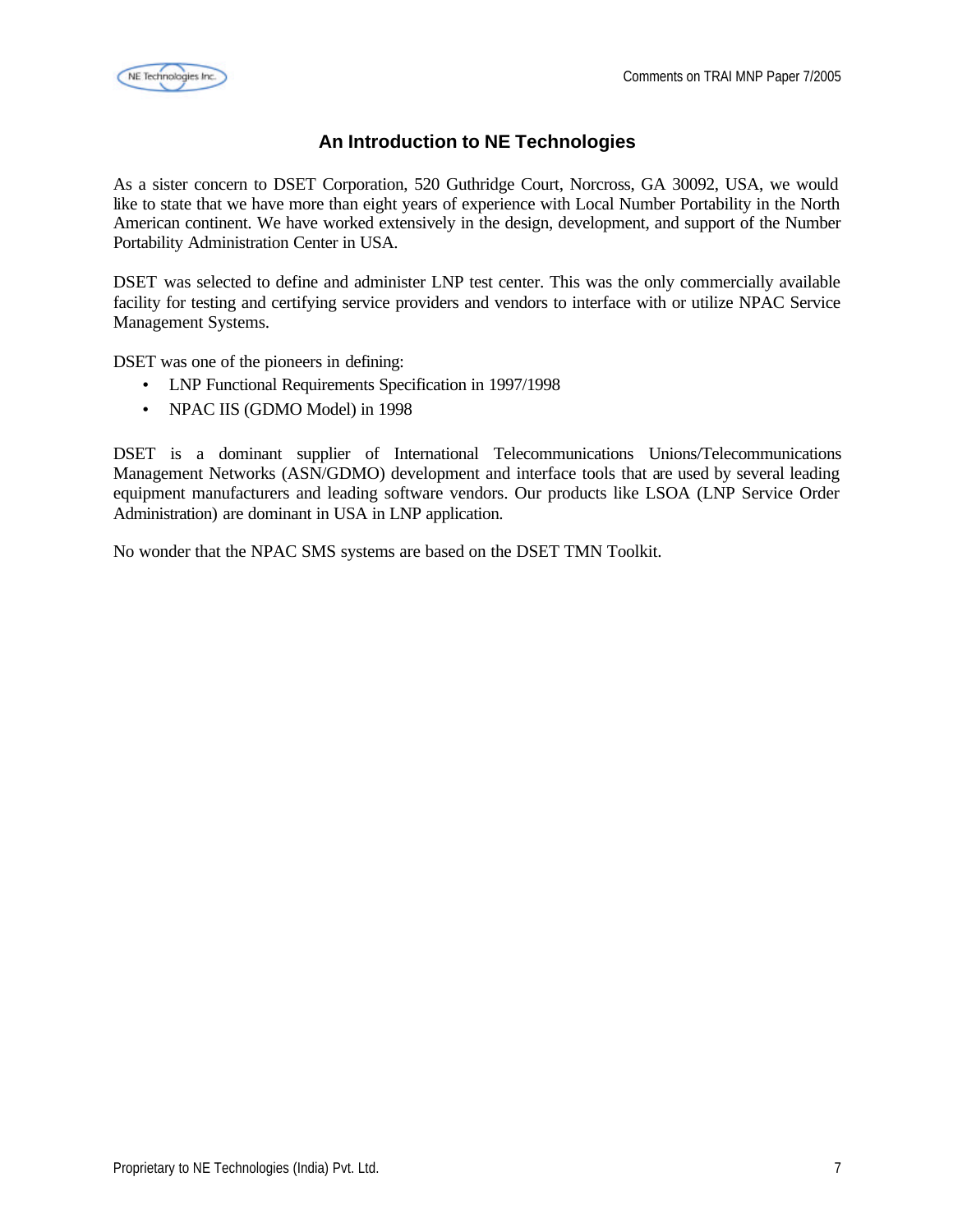

#### **1. What is the anticipated impact of number portability on customer satisfaction and increased competition between services and operators?**

Number portability is a circuit-switch telecommunications network feature that enables end users to retain their telephone numbers when changing service providers, service types, and/or locations. When fully implemented nationwide by both wireline and wireless providers, portability will remove one of the most significant deterrents to changing service, providing unprecedented convenience for consumers, and encouraging unrestrained competition in the telecommunications industry.

When the Federal Communications Commission mandated Local Number Portability in 1997 (fallout of the Telecommunications Act of 1996 TA-96), the impact on the ordinary citizen was minimal. Points of concern that were raised then included:

- Confusion over the meaning of number portability whether it applied to service provider porting, location (geographical) porting or services porting or all or a combination
- Billing charges for ported numbers
- Whether local number porting applied to wireless numbers also

At a national level, there were other, higher priority concerns; few of which were:

- The Telecommunications Industry in North America was running out of NPAs as more and more telephone lines were consumed leading to NPA-NXX area splits.
- Number resources were dwindling per rate area
- By 2003, FCC had also mandated that all wireless service providers should offer local number portability. This mandate allowed for wireless-wireless, wireless-wireline and wireline-wireless porting.

Using this history, it is not difficult to predict the impact of LNP:

Customer satisfaction is based on his/her expectations. The following will be frequent issues for discussion:

- Information on current LNP availability/non-availability services
- Information on limitations of LNP being offered
	- o whether the donor switch supports LNP
	- o whether the new recipient switch supports all existing features on the line
- Time frames for porting a number successfully
- FAQs such as "How do I return back to my earlier service provider"
- Billing charges and LNP recovery costs

A negative impact on Customer satisfaction can be reduced by:

- Preparing Customers for a service provider porting environment
- Providing correct information on current services being offered
- Seamless transition between service providers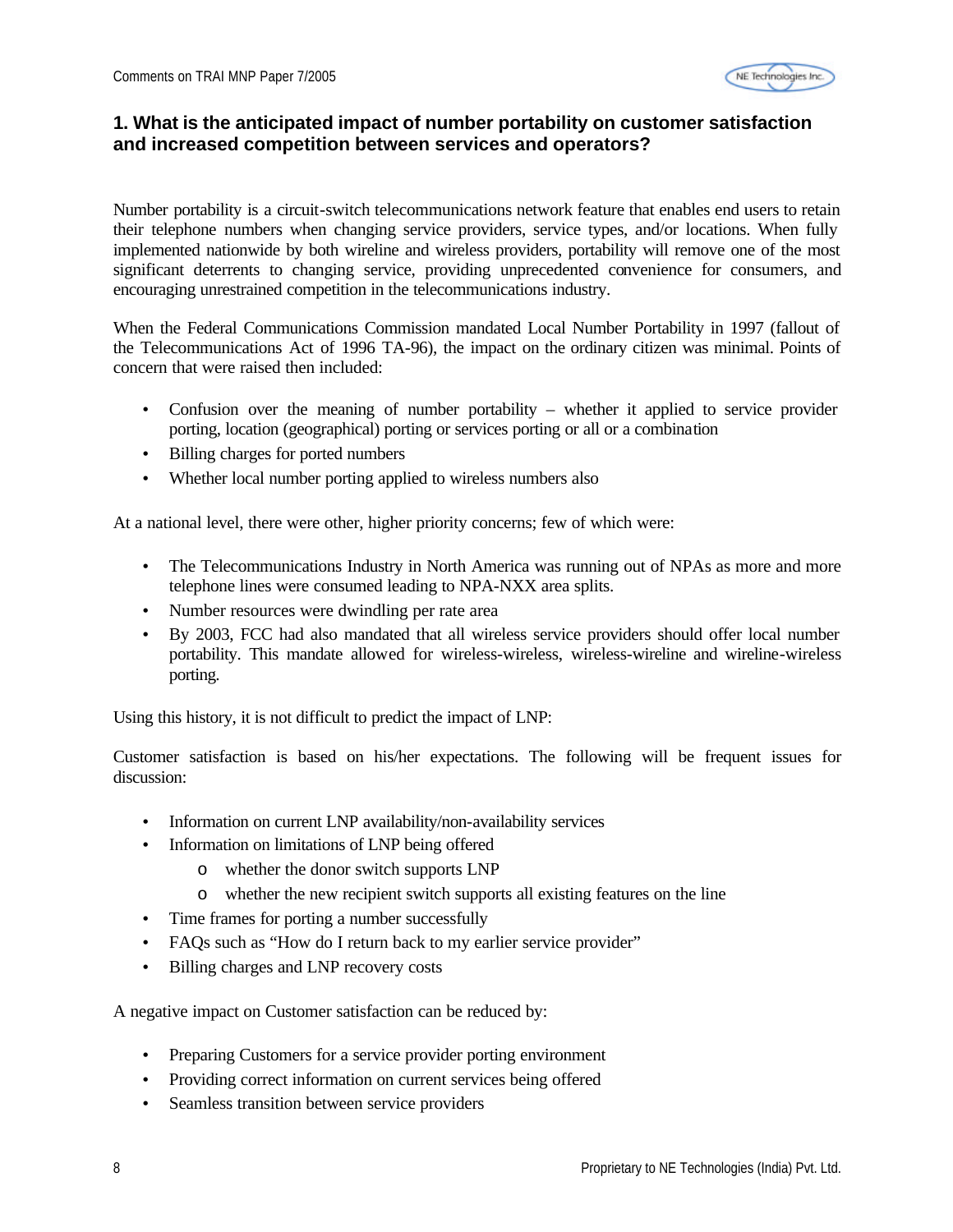

- Better inter-company co-operation
- On time billing, correct billing and charges (if applicable)
- Make sure that all services work properly

Positive impacts of LNP on Customer satisfaction are:

- The ability to retain his/her number when switching to another service provider
- Ability to port his/her number without impairment of quality, reliability, or convenience
- Reducing the costs for re-printing official stationary etc.
- Reducing the risk of lost business opportunities due missed calls
- To foster competition and receive better quality services

There is much scope for service providers (operators) to better compete and meet Customer expectations if LNP is introduced. The playing field is leveled. Several business opportunities arise from LNP:

- Customers, inadvertently calling the wrong carrier will provide opportunities
- Customer calling another carrier establishes recognition and communication
- Competing service provider has an opportunity to win over Customers
- Competing service provider has an opportunity to educate Customers

There are other issues that have not been discussed but need to be  $-$  how will law enforcement agencies track or trace ported numbers?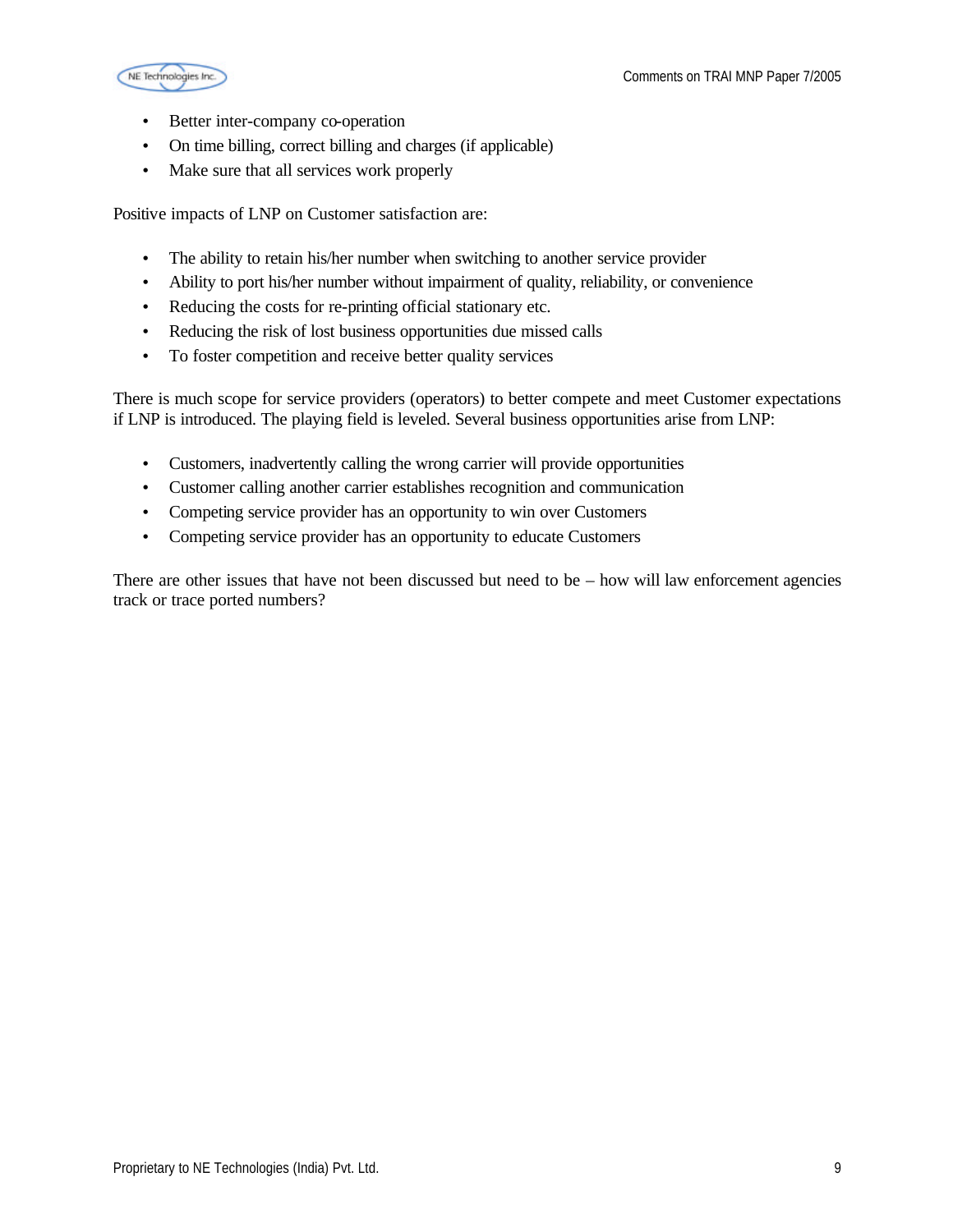

#### **2. The following technical options have been discussed in the consultation paper. Please indicate your preference with reasons:**

- **a. All-Call-Query**
- **b. Query-On-Release**
- **c. Onward Routing (Call Forwarding)**
- **d. Call-Drop-Back**
- **e. Any other solution**

Please note that establishing performance criteria that any number portability architecture must meet would better serve the public interest than choosing a particular technology or specific architecture.

Before discussing technical options on the LNP method to be implemented, it is necessary to discuss the state of technology, as it exists today in India. Please refer to Item No. 8.

The next two sections provide more technical information on number portability options.

#### **A. Non-database methods**

The most common two methods of providing service provider number portability that do not use databases are Remote Call Forwarding and Flexible Direct Inward Dialing. These methods are commonly referred to as "interim measures." While most service providers or carriers can port numbers to other service providers by using these methods, they suffer from certain limitations that make them unsuitable for long-term number portability. RCF redirects calls to telephone numbers that have been transferred by essentially placing a second telephone call to the new network location. DID routes the second call over a dedicated facility to the new service provider's switch, instead of translating the dialed number to a new number.

#### **B. Database methods**

There are several methods for providing service provider portability using databases containing the customer routing information necessary to route telephone calls to the proper terminating locations. All these methods depend on Intelligent Network (IN) or Advanced Intelligent Network (AIN) capabilities. One such solution is LRN. Essentially, Location Routing Number (LRN) assigns a unique 10-digit telephone number to each switch in a defined geographic area. The location routing number serves as a network address. Carriers routing telephone calls to customers that have transferred their telephone numbers from one carrier to another perform a database query to obtain the location routing number that corresponds to the dialed telephone number. The database query is performed for all calls to switches from which at least one number has been ported. The carrier then would route the call to the new carrier based on the location routing number.

Another method is the Carrier Portability Code (CPC) method. This method operates in a similar manner to LRN. Under CPC, however, the database associates the dialed telephone number with a 3-digit carrier portability code identifying the particular carrier to whom the dialed number has been transferred, rather than a particular switch.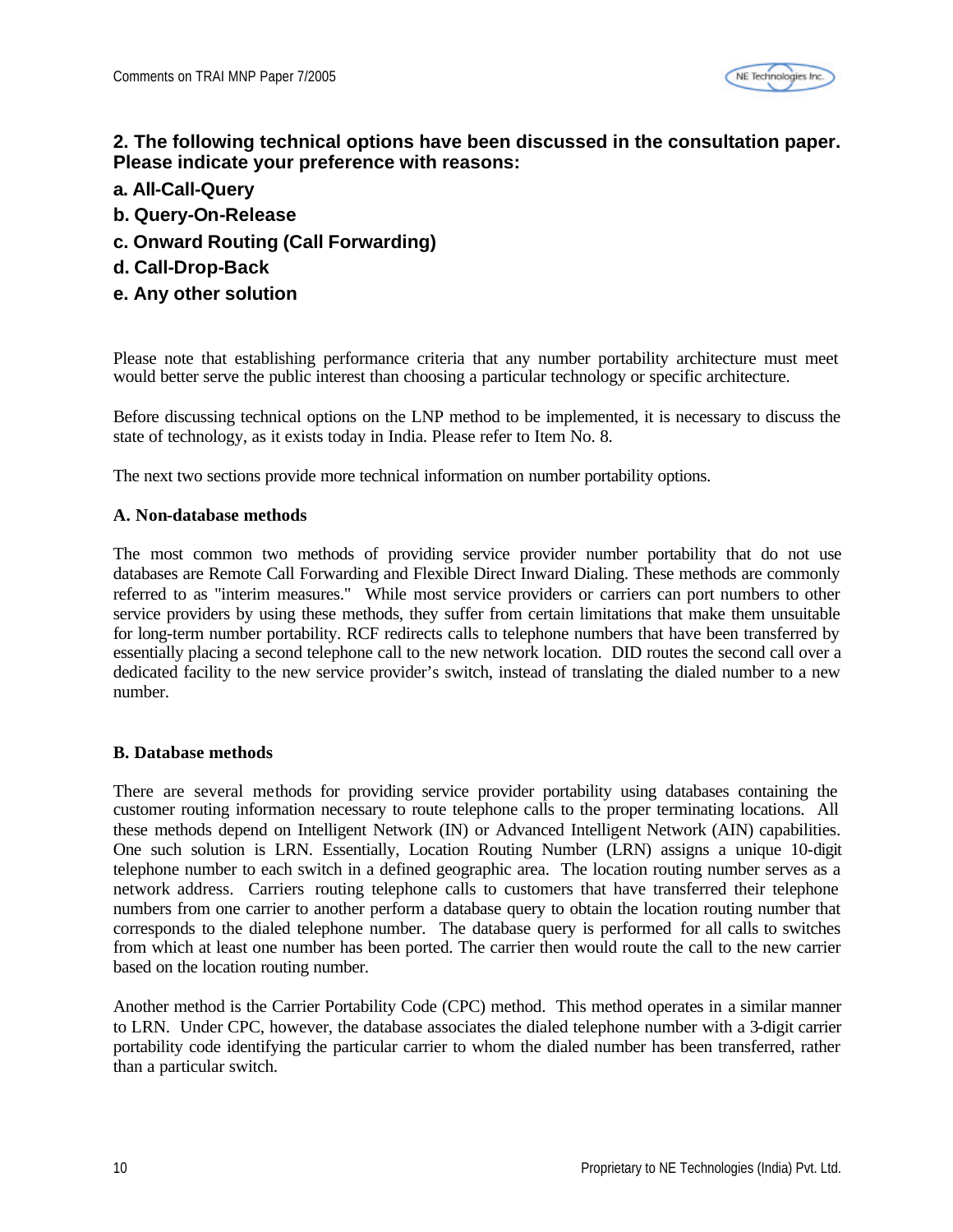

Another proposed solution is GTE's Non-Geographic Number (NGN) method. While this method uses a database, it operates in a fundamentally different manner from CPC and LRN. The NGN method would provide service provider and location portability to end users by assigning them non-geographic telephone numbers, such as an INPA (interchangeable numbering plan area) code that has been assigned for non-geographic numbers. Telephone calls to such end users would be routed in much the same way as toll free calls are today, by performing a database query to determine the geographic telephone number corresponding to the dialed non-geographic telephone number, and routing the call to the appropriate geographic number.

Another proposal is to have a triggering mechanism, which operates in conjunction with the same addressing scheme utilized in the LRN method. This mechanism, called Query on Release (QOR) or Look Ahead, determines under what circumstances a database query is performed. Under QOR, the signaling used to set up a telephone call is routed to the end office switch to which the dialed telephone number was originally assigned (the release switch).

Another number portability method triggering mechanism that is similar to QOR is Release-to-Pivot (RTP). RTP differs from QOR in that when a number has been ported from the release switch, the release switch -- rather than the previous switch in the call path -- returns the address information necessary for routing the call. The information regarding where to route the telephone call, if the number has been transferred, may be contained either in the release switch or an external database.

The following are our comments and observations on the various options available for LNP in India.

An All-Call-Query will accomplish the following provided it has an IN/AIN signaling system and a STP/SCP database:

- It is a IN or AIN based ported number query and the switch contains at least one ported number
- The switch will send the number over the IN/AIN signaling system to the STP/SCP
- The STP/SCP will send back a correct routing number for the call
- THIS IS THE PREFERRED LONG TERM SOLUTION.

A Query-On-Release:

- This is a IN or AIN based ported number query
- We would like to ignore this option as it would involve the most number of call routing back-andforth messages as number ports increase

• This option is a service provider or carrier dependent option and may not be accepted by all.

Call Forwarding:

- This is a switch-based option. Probably, most suited for India.
- Call routing information readily available in the switch's database
- No extra SCP or AIN database requirements
- The originating switch ("1") will provide the routing number for the call.
- The cons are inefficient usage of routing data, will fail for multiple ports of the same number and may fail for complex routing involving many switches. Applies for wire-line porting.
- THIS IS THE PREFERRED SHORT TERM SOLUTION.

Call Dropback:

- This is a switch-based option.
- Not suitable because of more network usage and additional costs
- The original service provider or owner of the number will provide the routing number for the call to the new service provider.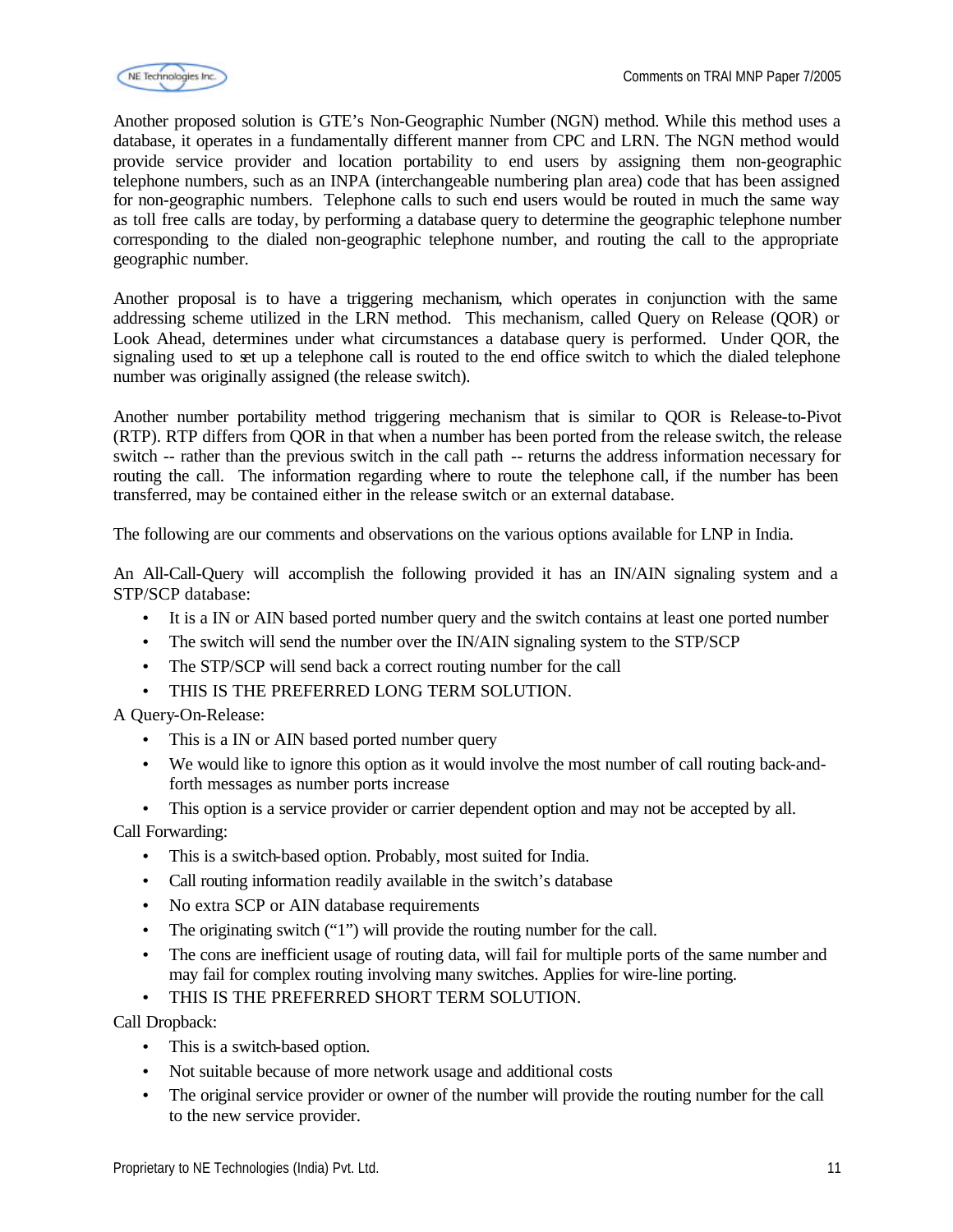

#### **3. In the past, some countries have followed the approach of implementation of a short-term solution, with parallel planning for a long-term solution. Several other countries have opted directly for a long-term solution. The issues associated with either approach are discussed in this paper. Please give your opinion, with reasons, on the path India should adopt.**

As a preferred vendor of the Telecommunications Industry, in providing Local Number Portability application software, NE Technologies strongly believes in adopting a long-term solution. We believe so for many reasons:

- Establishment of criteria for long-term number portability methods will ensure some level of uniformity countrywide.
- Deployment of a uniform number portability architecture nationwide will be important to the efficient functioning of the public switched telephone network
- Maintaining flexibility to accommodate innovation and improvement.
- A uniform deployment will allow switch manufacturers to work toward a single standard, thus avoiding the situation where different manufacturers offer different methods adding to the complexity of maintaining such standards.
- Reduce the costs of implementing number portability nationwide by allowing switch vendors to spread the costs of development over more customers.
- Provides for enough time for service providers, carriers and other agencies and official committees to plan and strategize a mature LNP solution

Any long-term number portability method must support the following:

- 1. Support existing network services, features, and capabilities;
- 2. Efficiently use numbering resources;
- 3. Not require end users to change their telephone numbers;
- 4. Not require service providers or carriers to rely on databases, or network facilities, or services provided by other telecommunication service providers or carriers in order to route calls to the proper termination point;
- 5. Not result in unreasonable degradation in service quality or network reliability when implemented;
- 6. Not result in any degradation of service quality or network reliability when customers switch carriers;
- 7. Not result in any service provider or carrier having a proprietary interest;
- 8. Be able to accommodate location and service portability in the future;
- 9. Have no significant adverse impact outside the areas where number portability is deployed.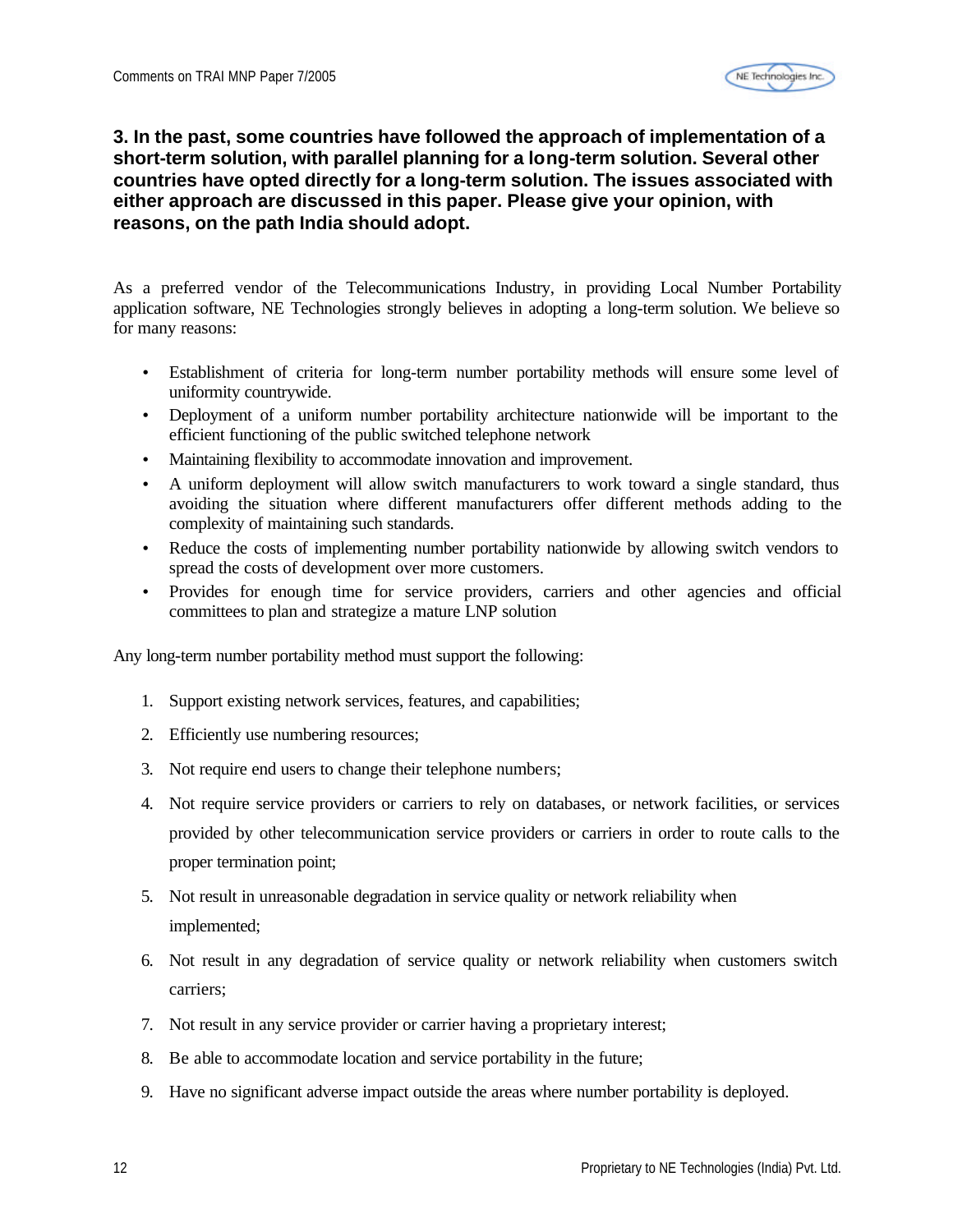

First, let us examine what needs to be done in planning, design and implementing a MNP (and LNP): For TRAI:

- 1. Lay out a clear policy on Local Number Porting, outlining project plans
	- a. Consult and discuss impact on Service Providers or Carriers
	- b. Consult and discuss impact on Switch/Exchange manufacturers
	- c. Consult and discuss impact on Rural areas and small Exchanges
- 2. Set Milestones and mandate dates for implementation by service providers
	- a. Switches in rural areas,
	- b. small exchanges
	- c. areas where there are is only one service provider or carrier may be exempt from LNP initially
- 3. Lay out clear plans for recovery of costs arising due Number Porting costs
- 4. Regulate service provider or carrier charges to end Customers
- 5. Prepare for a National Number Planning commission or sub-committee
	- a. To study and make recommendations for a revamping of the telephone numbering system (if required)
	- b. To regulate and mandate a Location Routing Number based database for switches of 10,000 lines and higher capacity. (Each switch needs to be identified by a unique LRN).
- 6. Solicit consulting papers on National Number Portability Administration
	- a. To provide for a third party independent and neutral Number Portability Administration Center that will create and maintain a national repository of ported numbers. This Center will also be responsible for notifying all service providers and carriers
- 7. Prepare for a National Common Channel Signaling commission or sub-committee

For Service Providers

- 1. Submit recommendations to TRAI
- 2. Upgrade existing switches and exchanges to handle number porting
- 3. Upgrade existing signaling in accordance to the guidelines set by National Common Channel Signaling body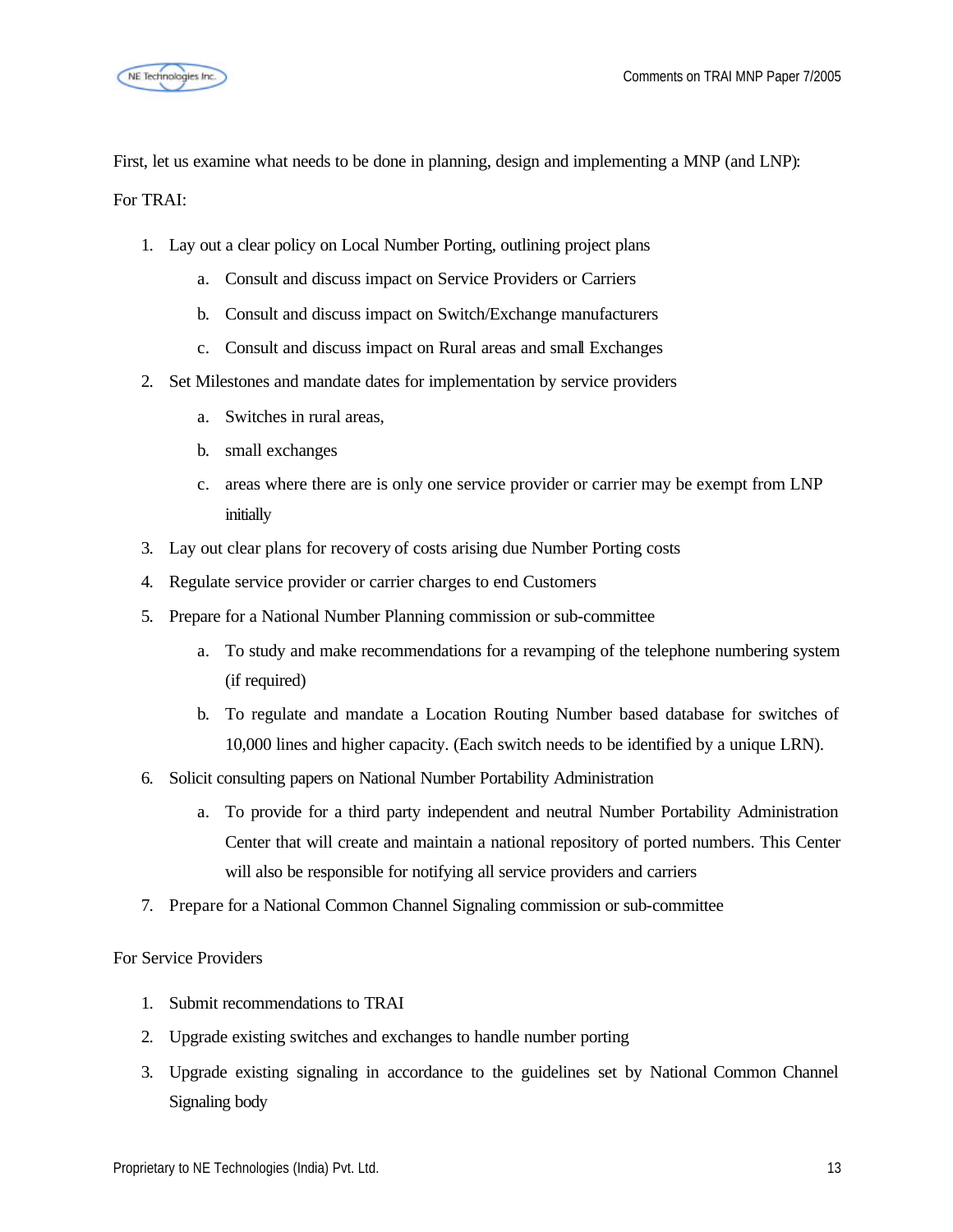

# **A Typical LNP Business Model**



**OSS: Operation Support Systems responsible for receiving orders for porting numbers and routing them towards LNP applications.**

**Local Service Order Administration applications responsible for provisioning ported number information into the NPAC-SMS.**

**LNPAC-SMS: Local Number Portability Administration Center, responsible for maintaining the central database of ported numbers and routing them to various service providers.**

**LSMS: Local Service Management System, responsible for receiving ported number updates from the NPAC-SMS and routing them to the LNP capable network elements.**

**NETWORK ELEMENTS** **Network Elements: Switches/STPs/SCPs. Responsible for storing ported number information and using that information to route ported calls.**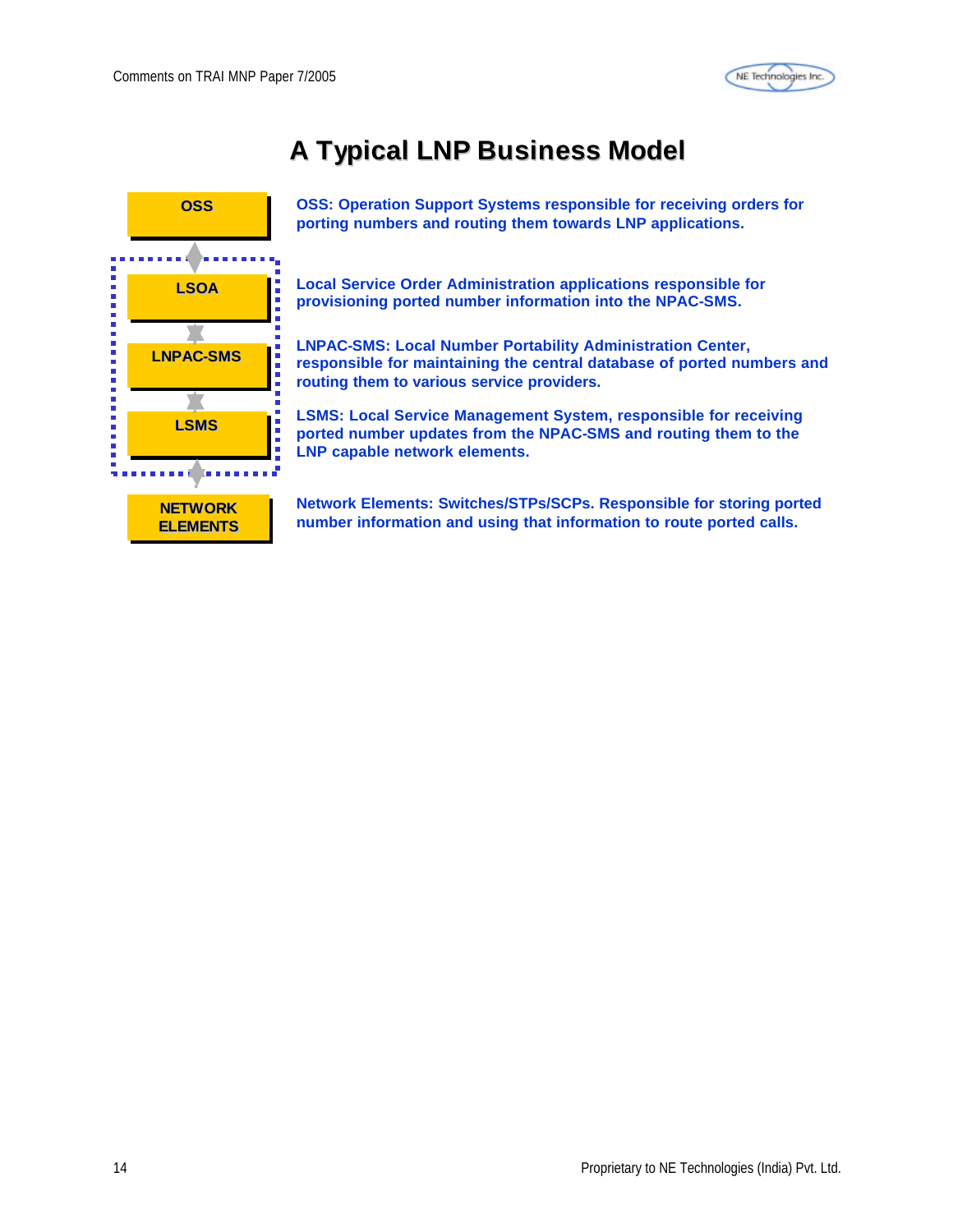### **4. In case of a centralized database approach, who should be responsible for the setup, ownership, administration, and management of such a database? Should the administration and operation of a centralized database be assigned to a third party duly licensed by the licensor as an other service provider (OSP) on the lines of a clearing-house, or should some other approach be adopted?**

To ensure standardization across platforms for all participants, the FCC instructed the North American Numbering Council (NANC) to determine which number portability method to employ. Several options were investigated. The location routing number (LRN) method was chosen because it appeared to be the most efficient and is now successfully implemented in the wireline environment. The NANC then created the Local Number Portability Working Group (LNP-WG) and empowered it to select the appropriate technology, create standards, determine operational processes, and develop and implement a deployment strategy. To fulfill its responsibilities, the LNP-WG was granted the authority to convene appropriate subcommittees as needed. Subcommittees created include the National Number Pooling group, as well as the Wireless Number Portability subcommittee, which defines integration issues between the wireless and the wireline industries. NeuStar was named the Number Portability Administrator and operates the Number Portability Administration Center (NPAC) under the supervision of NANC.

The following discussions were the basis for FCC to establish a third-party administrator for local number portability:

- It is in the public interest for the number portability databases to be administered by one or more neutral third parties.
- Neutral third party administration of the databases containing carrier routing information will facilitate entry into the communications marketplace by making numbering resources available to new service providers on an efficient basis.
- It will also facilitate the ability of local service providers to transfer new customers by ensuring open and efficient access for purposes of updating customer records.
- The ability to transfer customers from one carrier to another, which includes access to the data necessary to perform that transfer, is important to entities that wish to compete in the local telecommunications market.
- Neutral third party administration of the carrier routing information also ensures the equal treatment of all carriers and avoids any appearance of impropriety or anti-competitive conduct.
- Such administration facilitates consumers' access to the public switched network by preventing any one carrier from interfering with interconnection to the database(s) or the processing of routing and customer information.
- Neutral third party administration would thus ensure consistency of the data and interoperability of number portability facilities, thereby minimizing any anti-competitive impacts.

We recommend a similar approach to be followed in India:

- Setting up of a national Number Planning sub-committee or council.
- Setting up of a Local Number Portability Administration Center with a centralized database that all service providers subscribe to and is under the direct supervision of TRAI
- LNPAC will be responsible for setup, ownership, administration, and management of such a database.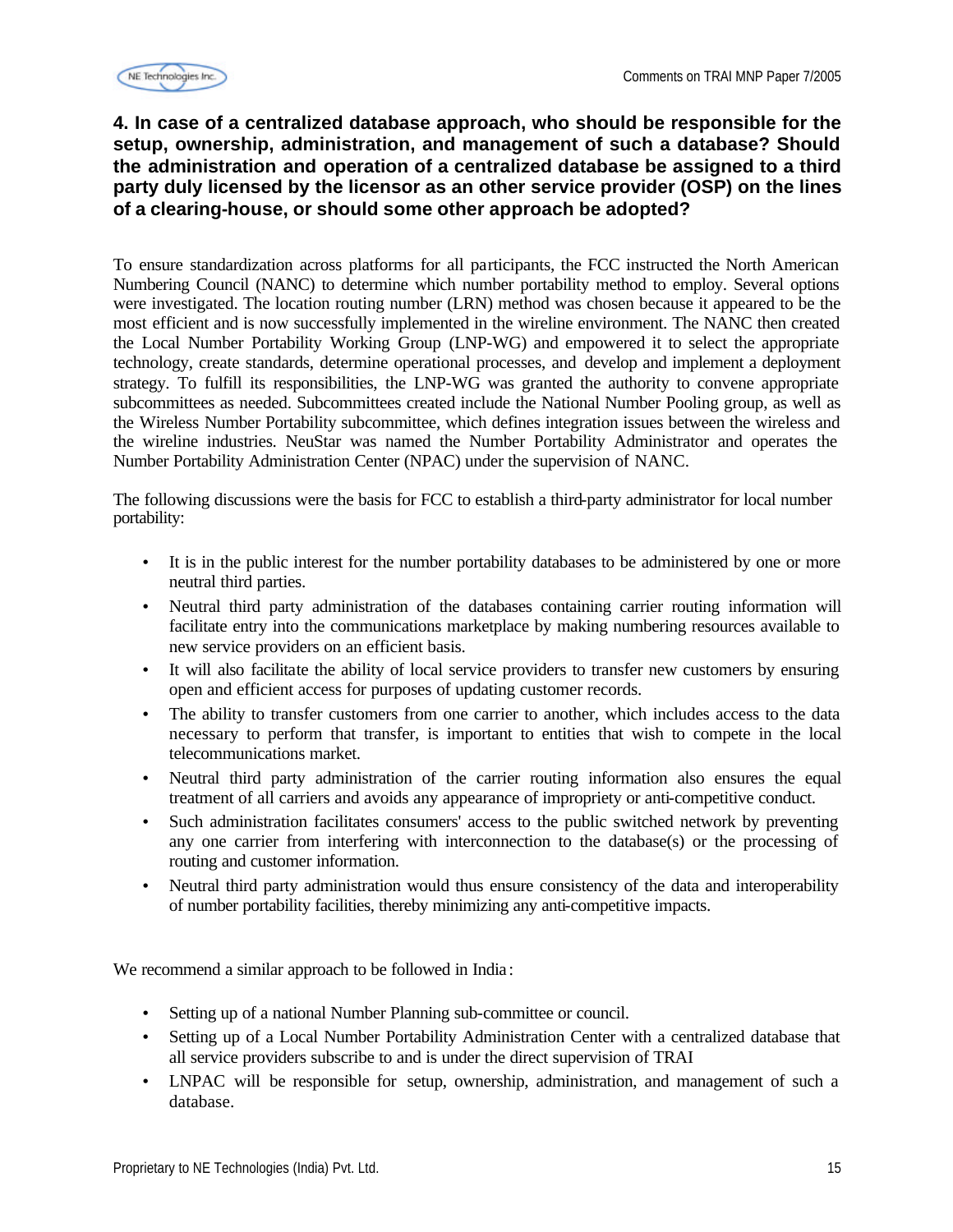

- The database belongs to LNPAC and TRAI.
- The LNPAC is responsible for implementing TRAI policies and decisions.

The following can be the charter of the National Numbering Planning sub-committee:

- The fundamental purpose of the National Number Planning sub-committee is to act as an oversight committee with the technical and operational expertise to advise the TRAI on numbering issues.
- The National Number Planning sub-committee shall select a LNPA (Local Number Portability Administrator) to ensure consistency and to provide a national perspective on number portability issues, as well as to reduce the costs of implementing a national number portability plan.
- The National Number Planning sub-committee shall also setup a LNP-WG (Local Number Portability – Working Group) as a sub-committee to address issues arising out of number portability and will serve as advisors to NNP and TRAI.

National Number Planning sub-committee will determine

- Whether one or multiple administrators should be selected,
- How the LNPA(s) should be selected
- The specific duties of the  $LNPA(s)$
- The geographic coverage of the regional databases

National Number Planning sub-committee will also determine the:

- Technical interoperability and operational standards,
- User interface between telecommunications carriers and the LNPA(s),
- Network interface between the SMS and the downstream databases.
- Technical specifications for the regional databases,

TRAI should invoke its statutory authority to recover its costs for regulating numbering activities, including costs incurred from the establishment, oversight of, and participation in the NNP/LNPA organizations.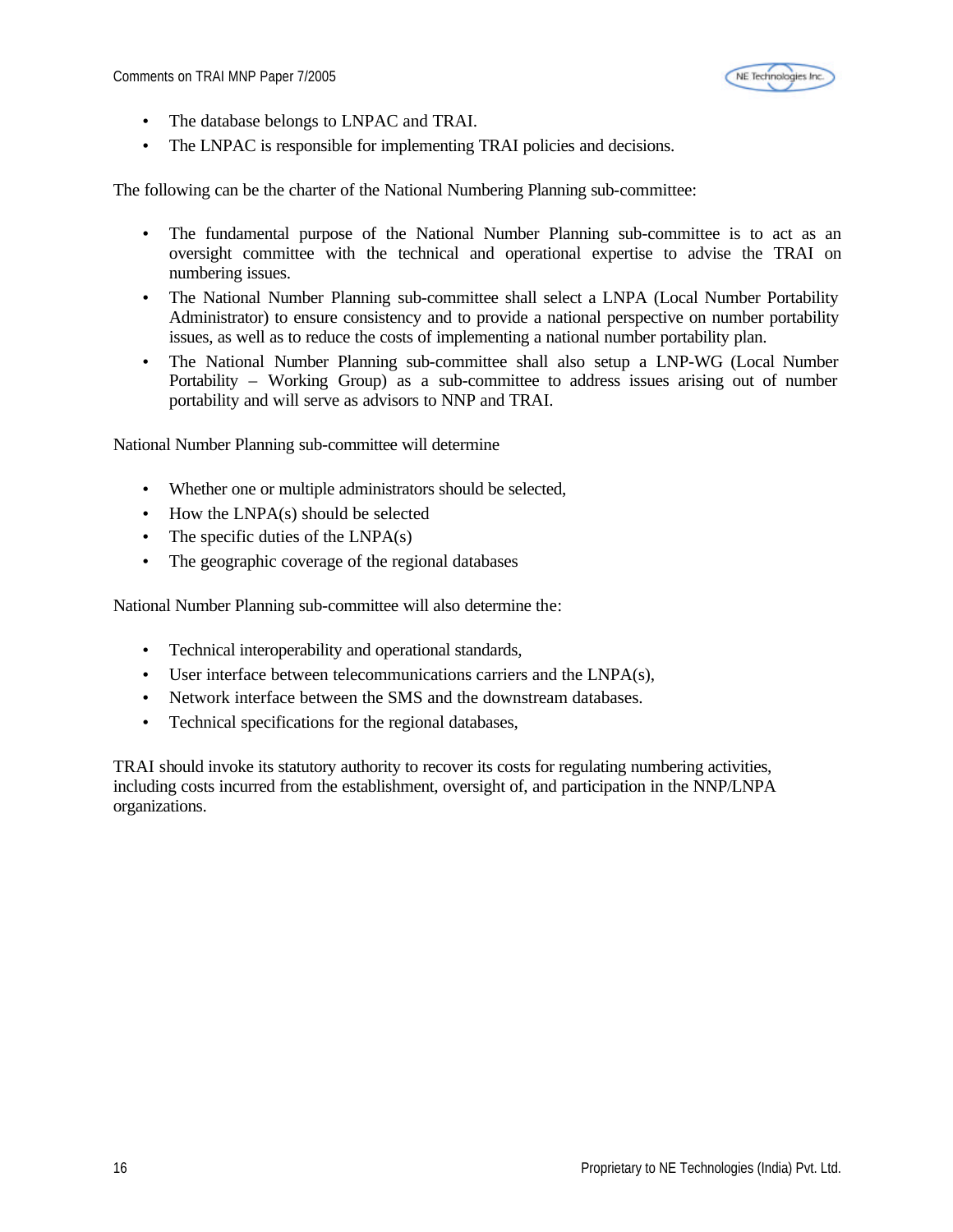

#### **5. How should the database updates between different operators be synchronized? Where could the central database be located?**

#### **6. What should be the level of centralization (metro, circle, national) for a centralized database? Should this be a permanent arrangement, or be subject to later revision?**

TRAI with the help of the National Number Planning committee and Local Number Porting Administrator should establish the following requirements:

- Governing the provision of number portability without specifically addressing the appropriate database architecture necessary for long-term number portability.
- That an architecture that uses regionally-deployed databases best serves the public interest
- The deployment of multiple regional databases will facilitate the ability of service providers or carriers to provide number portability by reducing the distance such carriers will have to transmit carrier routing information. This, in turn, should reduce the costs of routing telephone calls based on such data.
- Moreover, a nationwide system of regional databases would relieve individual carriers of the burden of deploying multiple number portability databases over various geographic areas.
- A regionally-deployed database system will ensure that carriers have the number portability routing information necessary to route telephone calls between carriers' networks, and will also promote uniformity in the provision of such number portability data.
- That one national number portability database may not be sufficient and therefore is not feasible. The potential amount of information that one such single database would be required to process would likely become overwhelming as number portability is deployed nationwide.

The central database (and backup database) will be located where all service providers agree that the site would be the fastest one for establishing and maintaining links to the LNPAC database.

One of the charters of the Local Number Portability Administrator and the Local Number Portability – Working Group would be to:

- Plan and recommend regional databases, location of databases and connection facilities
- Design and develop Functional Requirement Specifications for the proposed LNPAC Service Management System including information model, data encoding and abstraction model, data schemas and transmission protocols etc.
- Design and develop Inter-Operability Interface Specifications between LNPAC Service Management System and other software vendors Number Port Service Order Administration and Local Service Management Systems
- Design, develop and setup the various Test Plans & Suites associated with LNP such as TUT (Turn Up Testing), ITP (Interoperability Testing) and Group Testing
- Establish systems and processes for:
	- o Receiving number ports from service providers or carriers (Number Port Service Order Administration
	- o Updating internal LNPAC-SMS databases;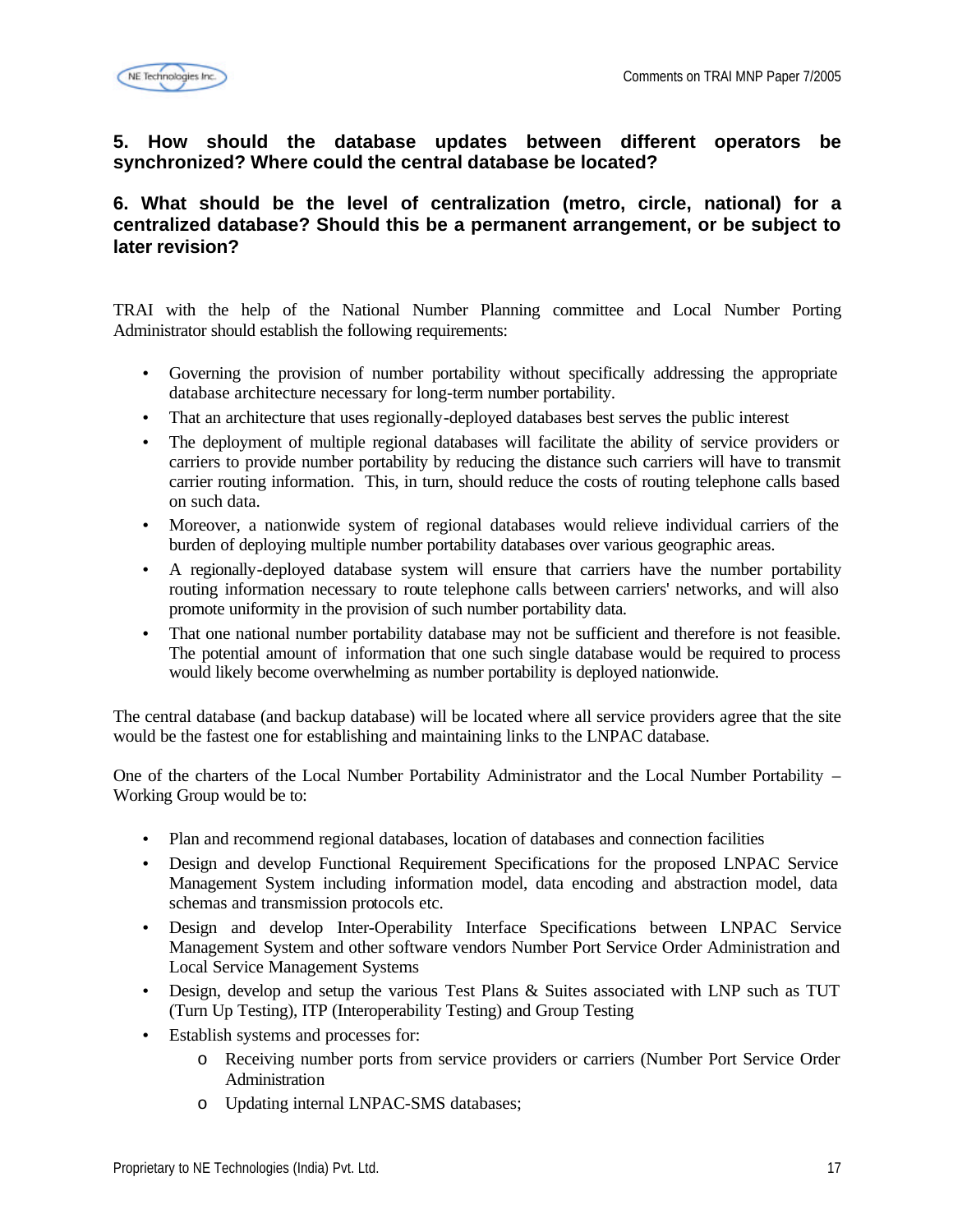

- o Resolving conflicts; Getting Concurrence for both service providers; Due date monitoring; Monitoring of timers such as the expiry timer
- o Activating ported numbers by sending requests down to service providers or carriers Local Service Management Systems (that actually provision/update data in the switch/STP/SCP)
- o Notifying service providers or carriers of number ports
- Establish process times, concurrency times and window expiry times
- Operate 24/7 for updating service providers or carriers Local Service Management System
- Implement TRAI/LNPA-WG policies.
- Publish LNP standards and guidelines

We recommend a 24/7 LNPAC center handling number requests and activating number requests; connected to the service providers or carriers through dedicated high capacity trunk lines such as E1.

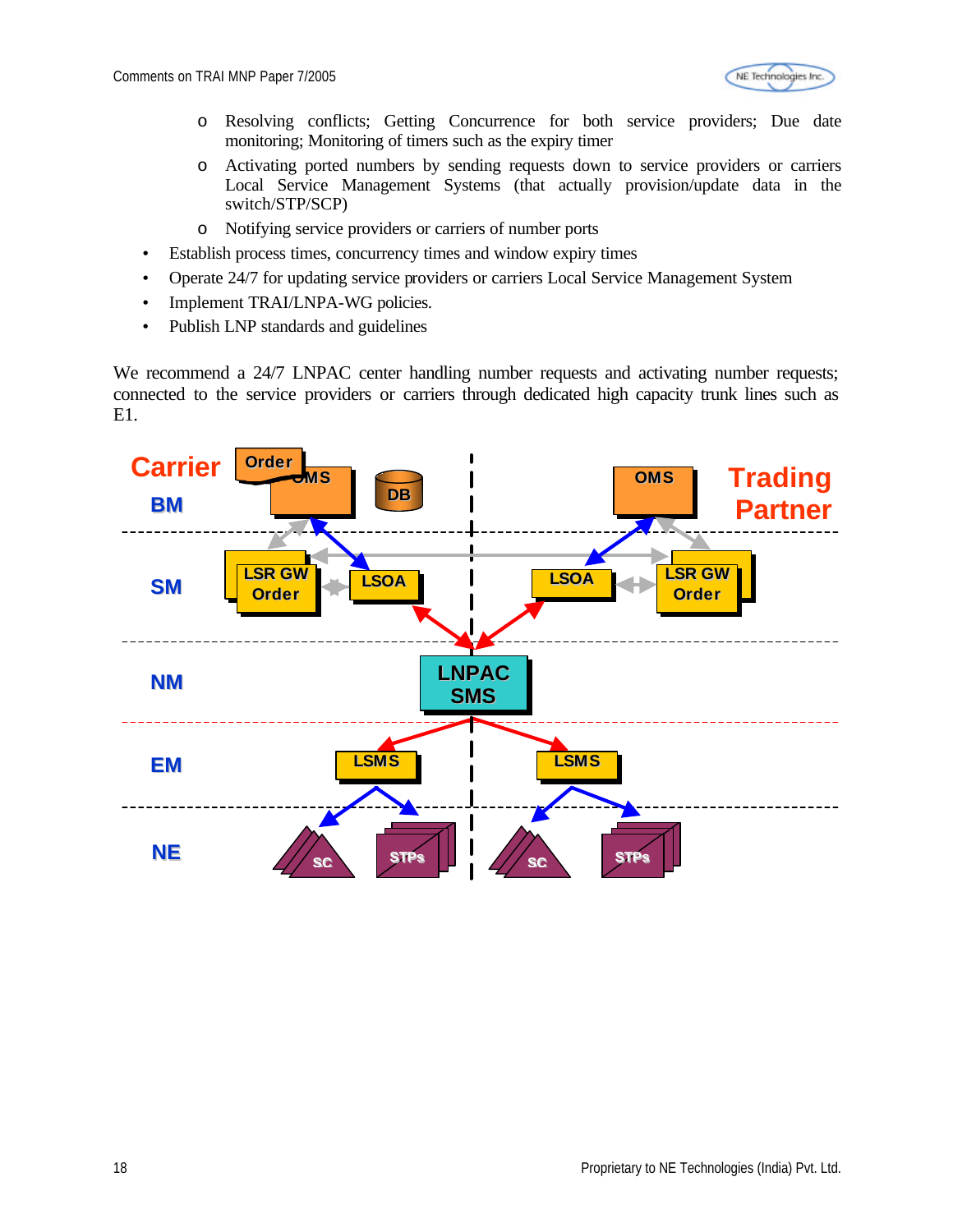

#### **7. How should NLDOs and ILDOs handle the routing of calls to support number portability?**

Applying the principle that the (N-1) carrier is responsible for providing the correct ported number by dipping into a number port database – if the NLDO or the ILDO is the (N-1) carrier then it is the responsibility of THE NLDO/ILDO to provide correct routing data.



Read IXC as NLDO or ILDO and LATA as SDCA in the above figure. In the example above, the IXC must provide the correct routing information for terminating the call.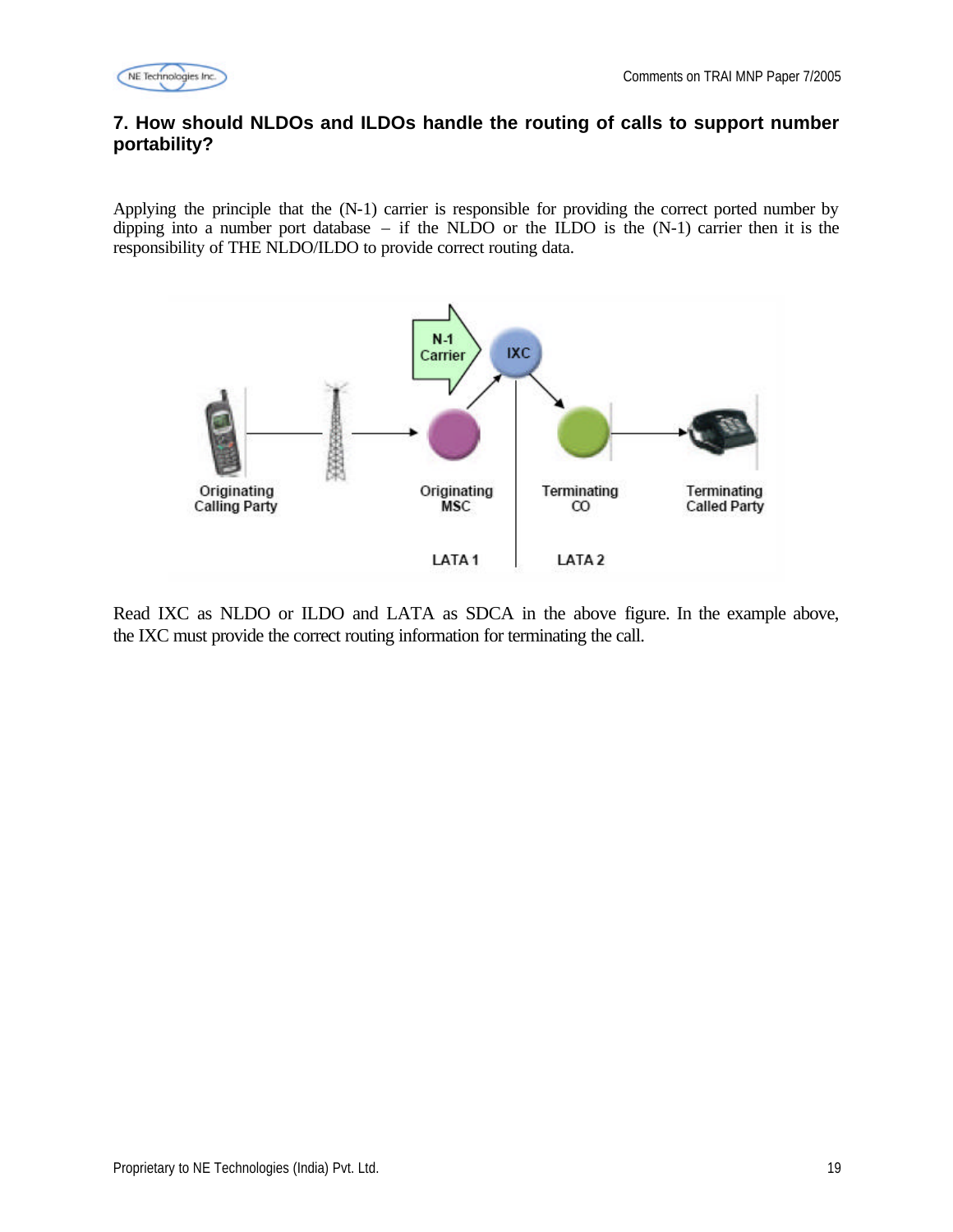

## **8. Are the existing interconnection arrangements (such as signaling) between mobile-to-mobile, mobile-to-fixed networks sufficient to achieve number portability, or are any changes required?**

This is hard to say at this point of time, as we need to study the infrastructure existing today. However, the following questions attempt to clarify the type of interconnection arrangements that will be necessary to handle MNP efficiently. From the viewpoint of a service provider or carrier, the most important factors to be considered are:

- Common database for maintaining ported numbers and local routing numbers for a Market segment (or for a number of Market segments), to which all switches of the service provider can "dip" and enquire LRN for a ported number using out of band signaling
- Throughput of the database system as transaction rate will approach hundreds of thousands (maybe millions) a day
- Scalability of the database system able to handle millions of ported numbers

#### **A. Signaling**

- What kind of signaling methods are service providers and carriers using today?
- Are there any signaling networks (Advanced Intelligent Networks) in place between service providers and carriers?
- Are there SS7 types of signaling networks in existence today?
- Do service providers and carriers use Signal Transfer Points (STPs) or Service Control Points (SCPs) or a Switch's database for line information, global title translations, routing and call setup?
- If SCP databases exist, will they be capable of holding routing information?
- Is this signaling transparent to the services being offered wireless, POTS, ISDN or E1?

#### **B. Role of different carriers in Local Services**

Within the existing licensing schemes, our understanding is that different types of licenses are available for local service providers (wireline and wireless) – market segment wise (state wise?), national carrier and international carrier. The following questions, though pertaining more to wireline porting, cannot be ruled out at the planning stage.

- How are the services being demarcated? For instance, can a national carrier or international carrier offer local services i.e. up to the "last" mile – direct to customer?
- If they cannot offer local services, is the hand off at "POP" (Point Of Presence) tandem switches? Or is the hand off handled differently based on service provider or carrier? (Questions on routing a call exist. Please refer next section).
- Are regulations set up for Resale/Wholesale of network services or elements bundled or unbundled?
- Will "Number Portability" be a part of these Resale/Wholesale local services offerings between the various service providers and carriers?
- Are customers able to choose long distance carriers (national or international) today?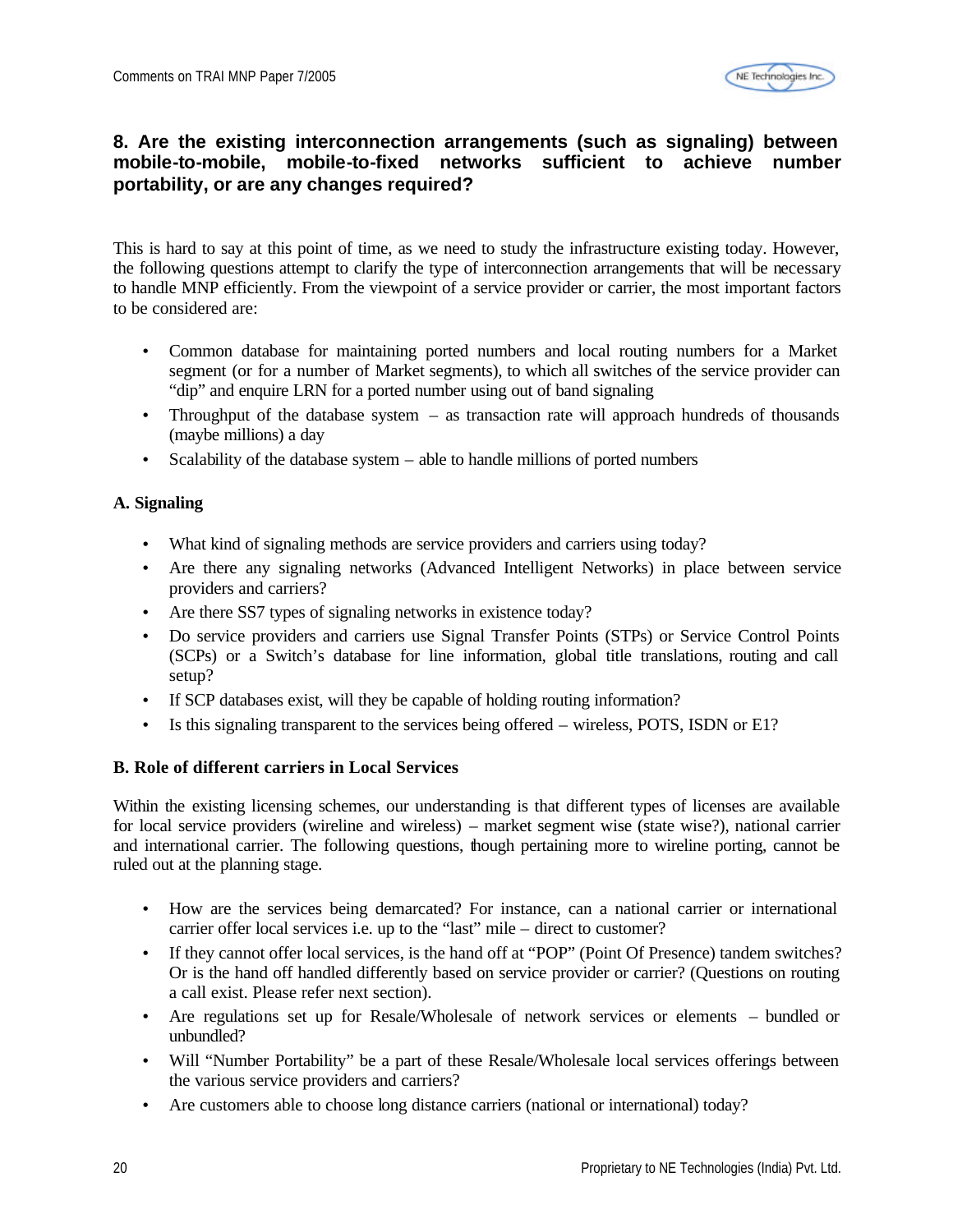

• Can the Customer keep porting his number from one service provider to another, to another service provider etc?

#### **C. Routing/Call Setup**

Depending on the answers for questions raised in the previous section, the following issues pertain to call routing and set-up.

- If there are "N" number of exchanges (switches) in the path between the originating calling party and terminating called party, which switch will be the responsible for providing the correct routing information - the "1" switch (originating switch) or the "N-1" switch?
- If there are differences in telephone numbering (say country wide TNs, area specific TNs), how will the routing be handled?
- For countrywide telephone numbers, where the STD code is not required for dialing, how will the cal be setup?
- Does a Location Routing Number or similar concept exist today within the telecom network in India?
- Typically, where is the line information database being stored today?
- Do service providers or carriers use Global Title Translations or similar functions to get correct routing information?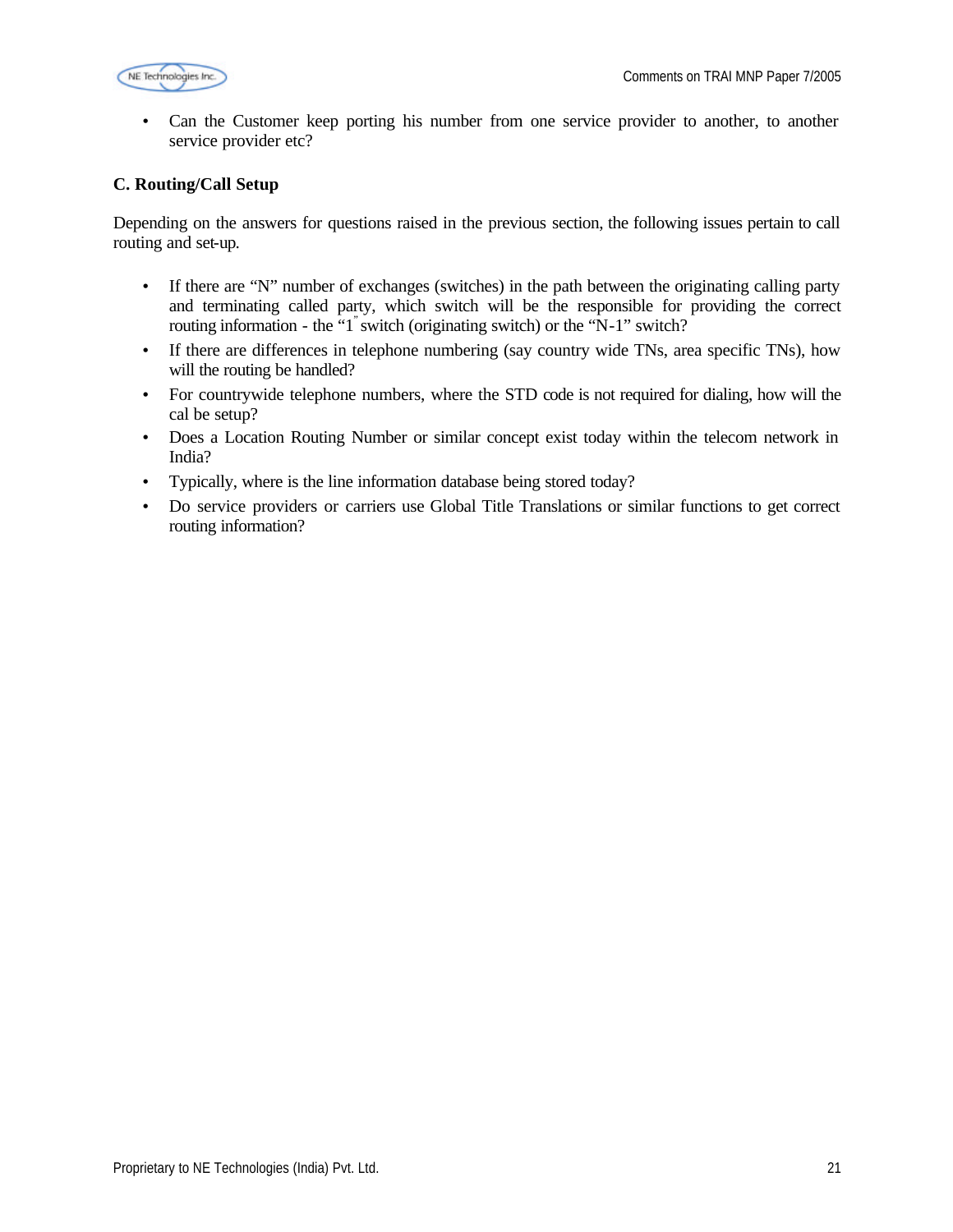

#### **9. Are there any technical issues in the portability of services such as SMS, data, voicemail, or fax?**

Service portability is the assurance that a Customer will receive the exactly same services from a new provider that he received from his old service provider. Local number portability or Wireless local number portability provides for portability of the voice service only. It should not be assumed that other features or enhanced services would be ported. If a Customer changes his service from one service provider to another service provider, and if he had any enhanced services such as MMS, video services, or other special call processing programs, he may or may not be able to port these services/features to the new service provider.

When (and if) the TRAI mandates service portability, a new service provider or carrier when porting a customer will have to be able to port all the enhanced services and features that were provided by the old service provider.

However, given the nature of today's switches/exchanges, the following (at a minimum) are considered part of the voice services and the new carrier should be able to offer the same to the Customer:

- Caller ID
- Calling Name Presentation
- Short Messages Service Center
- Voice mail

It may not be able possible to predict transfer of services other than voice, such as Data and Fax, at this point of time.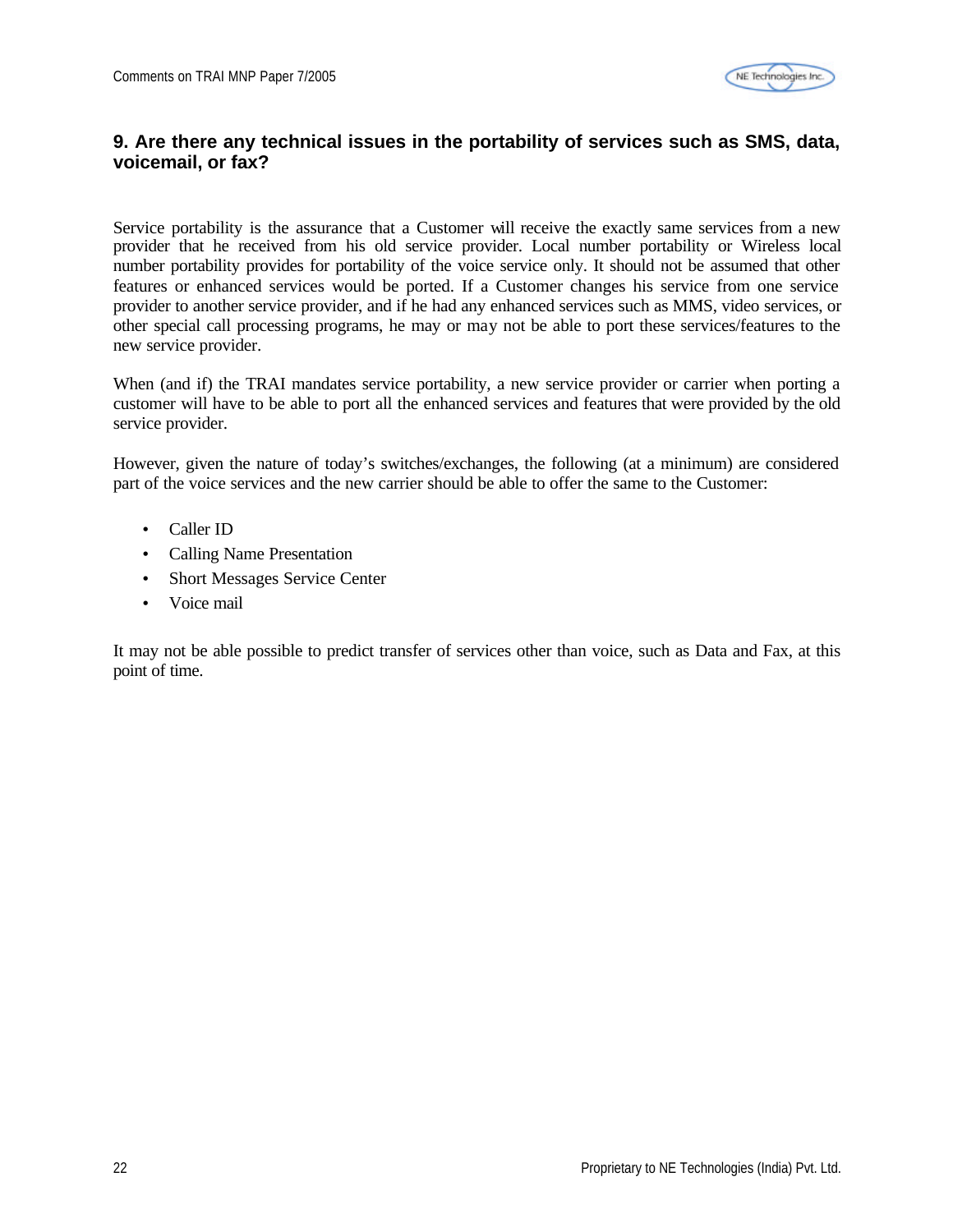

#### **10. What problems do you foresee with the current National Numbering Plan in implementing number portability that may necessitate the modification of the existing National Numbering Plan?**

With the introduction of local number portability, individual directory numbers in one NPA-NXX may be moved to a different telephone switch. Therefore, the first six digits of a directory number (NPA-NXX) no longer uniquely identify the switch that serves that customer. To identify the correct switch, the concept of a location routing number (LRN) was introduced by industry experts and approved by the FCC. Each switch that host's portable numbers will be assigned a 10-digit LRN that will be used in routing a call to that switch. The order calls for porting only within a rate center. A rate center, or the portability domain, is an area (usually under the jurisdiction of the state Public Utilities Commission) in which directory numbers can be ported. All LNP-capable network elements, including service switching points (SSPs), signal transfer points (STPs), and signal control points (SCPs), must maintain a list of NPA-NXXs that are considered portable.

The points mentioned below are our assumptions. We need to study the correctness of our assumptions.

- The current National Numbering Plan maybe adequate to control assignment of the following:
	- o SDCA
	- o Area Codes (existing as STD codes), which also represents the "Central Office" or "Point Of Presence" for an area (say Hyderabad POP/CO is "40")
	- o Service Provider within an area (say BSNL is "2")
	- o Exchange Codes that identify specific switches (say Charminar is "45")???
	- o Line Number is the remaining 5-digit number??
- As shown above, the demarcation of a land line (wire-line) number is not clear yet.
- What happens in case of a "split"  $-$  i.e. either by adding new switches or increasing the capacity of a switch - within an area code?
- The same applies for a mobile number; though accurate identification of a number is achieved by looking up the MSID (IMSI) and the MSISDN.

To emphasize, demarcation of the existing Telephone Number and constructing a new 10-digit or 12-digit representation will help India in the long run as penetration grows. We recommend setting up a committee that can go into the feasibility of changing the existing Telephone Numbering system.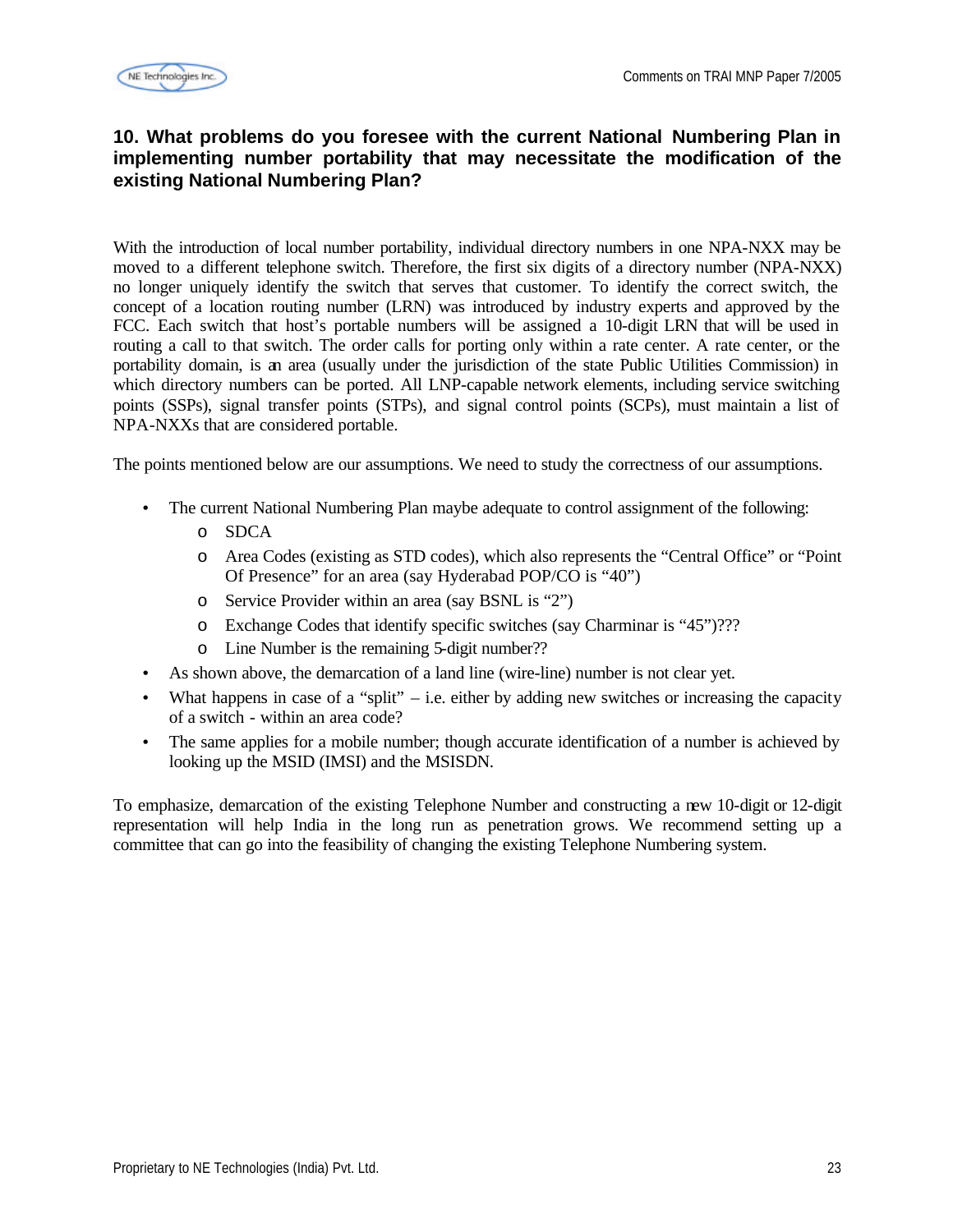

#### **11. Should number portability related charges be regulated? If not, then what measures will ensure that the portability charges are not set such as to discourage portability?**

Yes, Number Portability related charges must be regulated

There are three types of costs that are involved in providing long-term service provider portability:

- Costs incurred by the industry as a whole, such as those incurred by the third-party Local Number Portability Administrator to build, operate, and maintain the databases needed to provide number portability
- Carrier-specific costs directly related to providing number portability
- Carrier-specific costs not directly related to number portability ().

With the implementation of long-term number portability measures, all service providers and carriers will incur costs specific to the deployment and usage of number portability databases. These charges fall into three categories:

- Non-recurring costs, including the development and implementation of the hardware and software for the database
- Recurring (monthly or annually) costs, such as the maintenance, operation, security, administration, and physical property associated with the database
- Costs for uploading, downloading, and querying number portability database information.

Carrier specific costs directly related to number portability will include:

• Costs to purchase the switch software implementing number portability

Carrier specific indirect costs may include:

• Costs of network upgrades necessary to implement a database method such as a common channel signaling system and setting up SCP/STP databases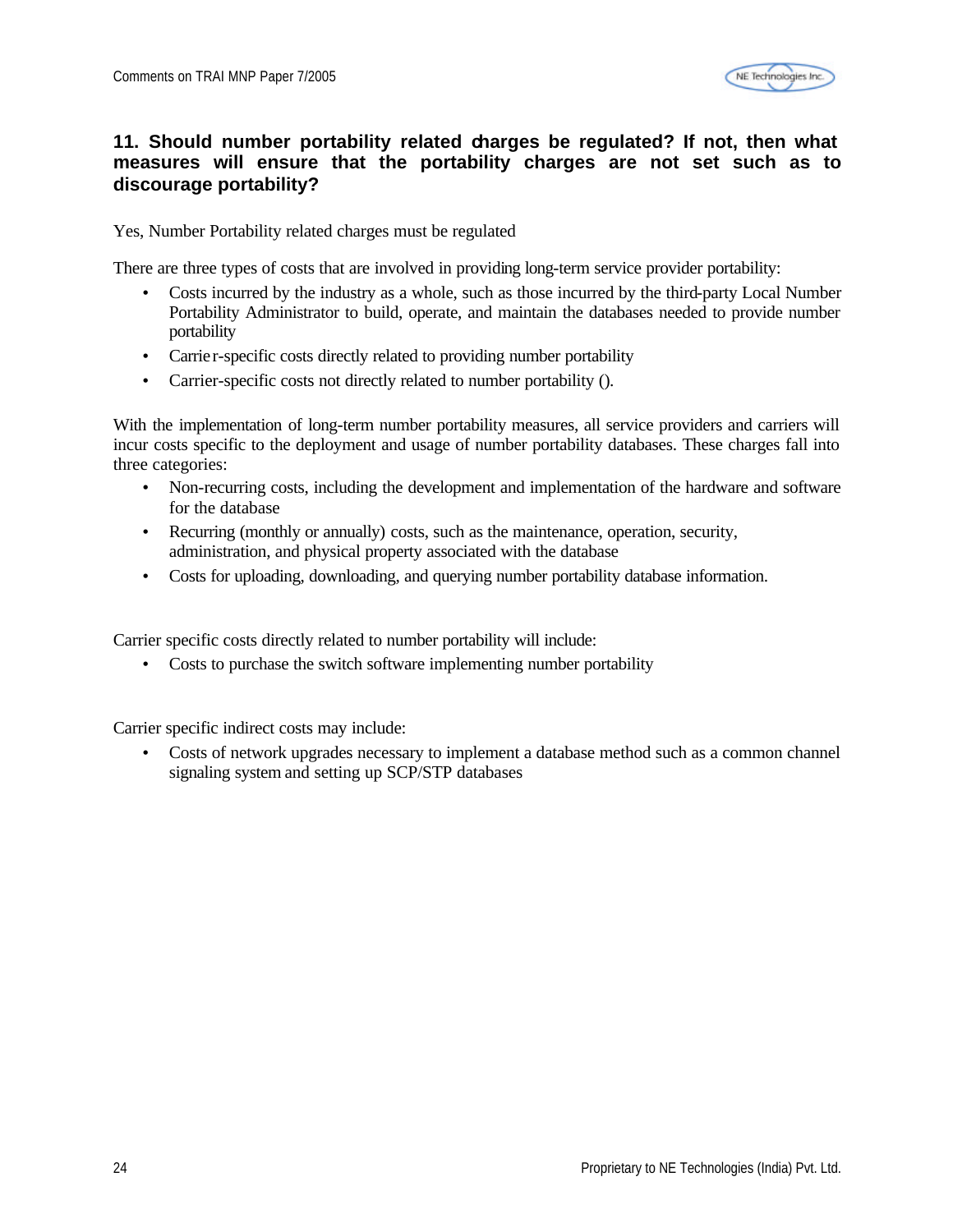

## **12. What measures will ensure tariff transparency?**

The following principles should ensure tariff transparency:

- A competitively neutral cost recovery mechanism should not give one service provider an appreciable, incremental cost advantage over another service provider, when competing for a specific subscriber
- A competitively neutral cost recovery mechanism should not have a disparate effect on the ability of competing service providers to earn a normal return.

The cost and effort of deploying a number portability infrastructure can prove prohibitive for carriers and may delay deployment. As number portability has evolved, a variety of deployment options, ranging from full self-deployment to complete outsourcing, have emerged. Before deciding on an approach, each service provider or carrier should evaluate the technology and maintenance costs associated with implementation and ongoing operation of the system as well as flexibility, time to market, technical expertise, and internal resources. Both wireline and wireless carriers must carefully analyze their needs, capabilities, and objectives to determine how best to deploy and manage LNP.

The following are some proposals on tariff transparency while recovering number portability costs, based on the three charges discussed in the previous question:

Costs incurred by the industry as a whole:

- Whether the first two subcategories, non-recurring and recurring costs, should be recovered through monthly charges to the individual carriers using the database, allocated in proportion to each carrier's gross telecommunications revenues net of payments to other carriers, or from all carriers operating in areas where number portability is offered.
- Whether non-recurring charges could be recovered in a one-time payment or over time.
- Whether the third subcategory (upload/download/per-query costs) could be recovered through usage charges assessed on those carriers that either access the database to upload number portability routing information, download such information, or directly query the database. Those carriers, including NLDOs and ILDOs, could then either recover such costs from their own customer base, or choose not to recover such costs.
- Whether the upload, download, and/or per-query costs could be folded into the monthly charges assessed on the carriers using the databases, which would be allocated in proportion to each carrier's gross telecommunications revenues.

Carrier specific direct costs:

• Whether individual service providers or carriers bear their own costs of deploying number portability in their networks or whether all carriers in a given region to pool their number portability costs, which then would be spread across all carriers providing and using number portability based on some allocation, such as gross telecommunications revenues or number of subscriber lines.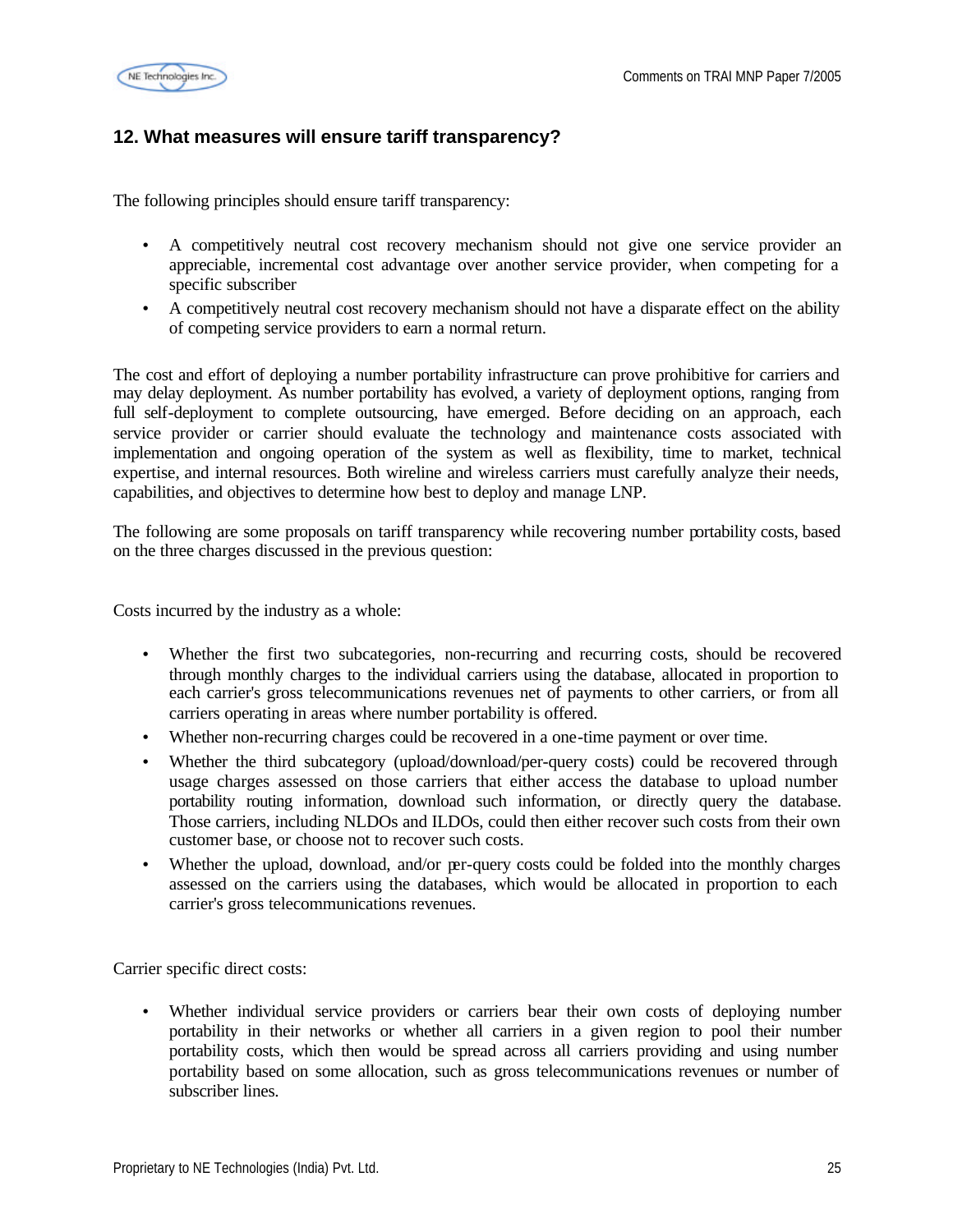

- Whether the incumbent service provider or carrier may recover the costs of providing number portability, from either end users or other carriers (such as other local exchange service providers, mobile service providers, NLDOs, ILDOs and resellers)
- Whether to allow carriers the flexibility to recover their number portability-specific costs from their customers in whatever manner the carrier chooses. Or whether to require carriers to recover their number portability-specific costs through a number portability charge assessed on their end user customers located in areas where number portability is available.
- Whether, under any cost recovery mechanism, the cost to consumers should:
	- o Vary among carriers in a given geographic region
	- o Remain constant among all carriers in a given geographic region; or
	- o Vary among different geographic regions, e.g., within Market segments (area codes) or SDCAs
- Whether such costs to consumers should be permitted to change, for example, on a monthly or annual basis.
- Whether carriers should charge their customers a single, one-time charge, a monthly fee, or some percentage of the customer's monthly bill, to recover their carrier-specific number portabilityspecific costs.
- Whether such a charge should be specifically identified on consumer bills from those carriers as a separate line item.
- Whether any such charge should be filed as a tariff at either the national or state level.
- Whether carriers should be permitted to recover carrier-specific, number portability-specific costs from other carriers, through increases in charges for regulated services.

Carrier specific indirect costs:

- Whether carrier-specific costs not directly related to number portability should be borne by individual carriers as network upgrades.
- Whether we should specify a particular recovery mechanism for carrier-specific costs not directly related to number portability should be specified by TRAI?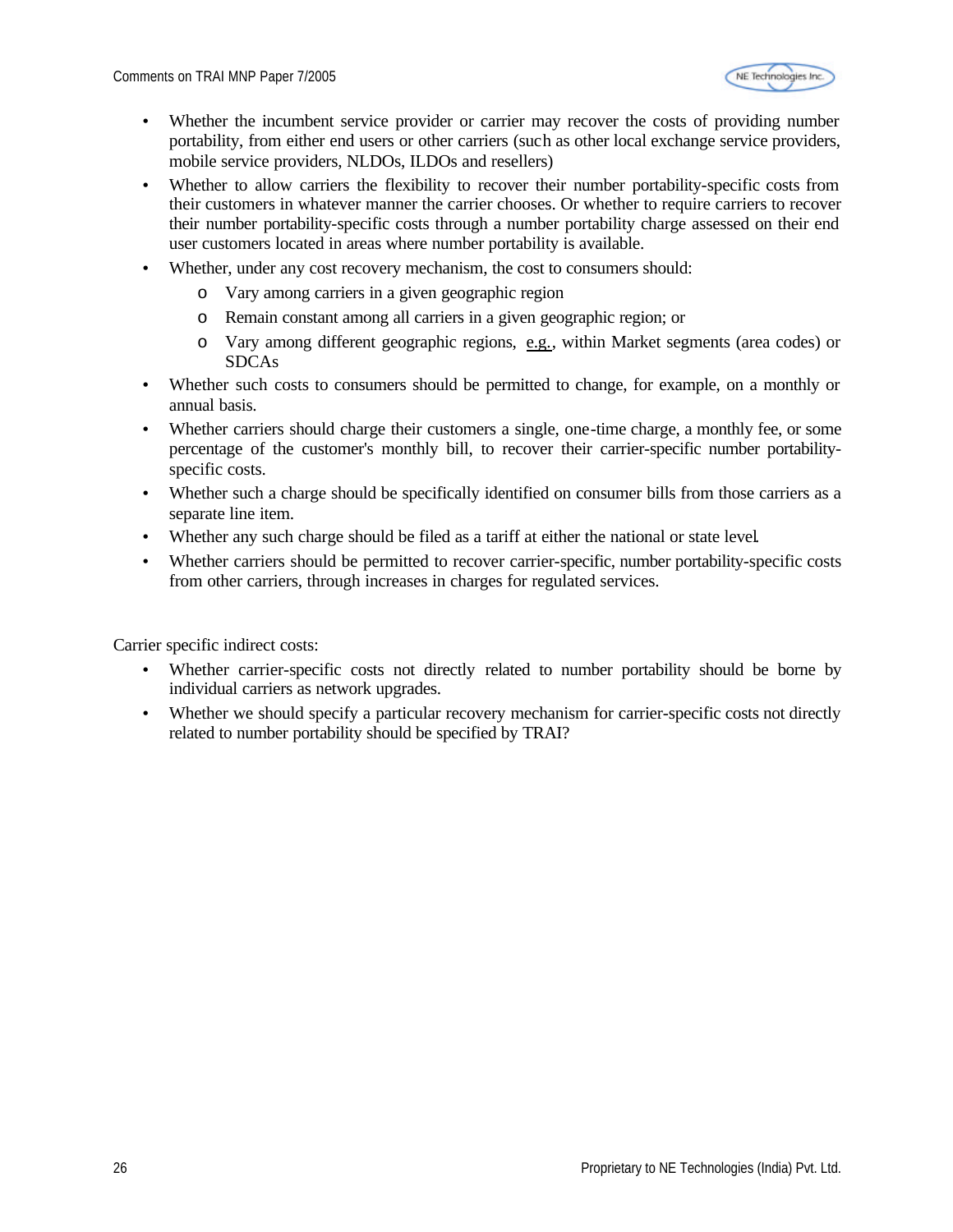#### **13. Considering that the Indian market is a growing market and number portability offers the possibility of attracting customers by an efficient operator, should it be mandated that the cost of the number portability should be absorbed by recipient network?**

No. In our opinion, the cost of the number portability being absorbed by recipient network should not be mandated. We feel that it should be left to the recipient network to decide on how he is going to handle it.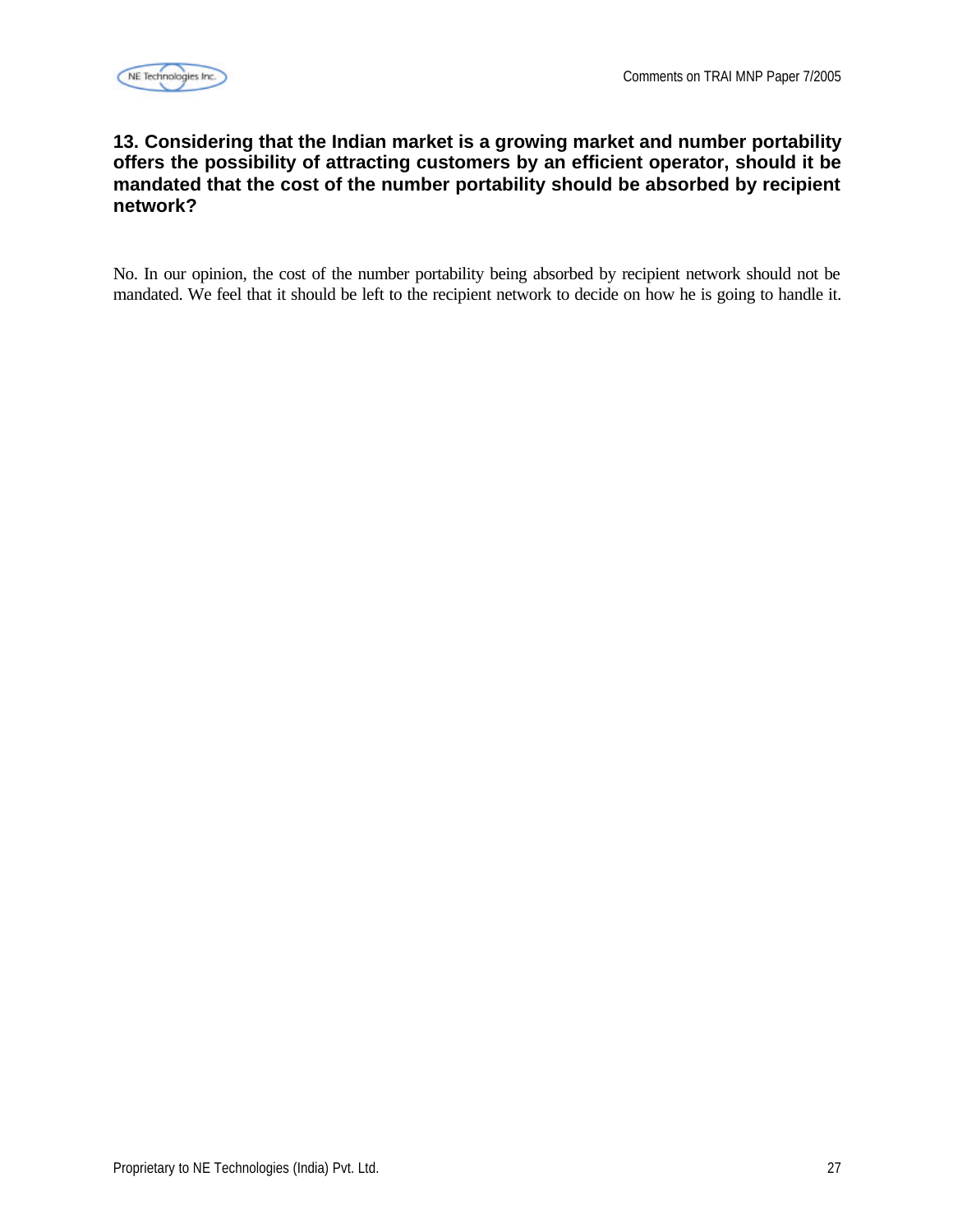

#### **14. Please share any additional information that you might have about number portability implementations in countries and jurisdictions around the world, and what we might learn from these experiences.**

DSET Corporation, a sister concern of NE Technologies has considerable experience in Local Number Portability and Wireless Local Number Portability (MNP in the USA) in the United States of America, since 1996 when FCC passed the mandates for porting of numbers. The following paragraphs summarize the US experience of LNP implementation:

Jul 2, 1996 The original FCC mandate (First Order and Report and Further Notice on Proposed Rulemaking FCC 96 286 (CC Docket No. 95-116)1 released on July 2, 1996 required that all wireless carriers be ready for querying dialed numbers and delivering calls to ported numbers throughout North America by December 31, 1998.

> In addition, wireless carriers had to be ready to port numbers between the other carriers in the same market by June 30, 1999. The same date was set for when wireless carriers had to be able to support nationwide roaming. This mandate also indicated that wirelessto-wireline porting and wireline-to-wireless porting was considered service provider portability and not service portability. Therefore it was to begin on June 30, 1999. Another key feature of the original mandate was recognizing that the LRN methodology as the preferred method for implementing portability.

- Mar 11, 1997 The first change to the order came when the FCC issued a reconsideration order on March 11, 1997, First Memorandum Opinion and Order on Reconsideration FCC 97-074 (CC – Docket 95-116)2. This reconsideration order clarified a few issues and further outlined plans for number portability. Most notably, it stated that providers must offer service provider portability in the 100 largest MSAs and support nationwide roaming. It further stated that carriers in the top 100 MSAs had to deploy portability only if they have received a specific request at least nine months before the June 30, 1999 deadline. Which meant that the request had to be received by September 30, 1998. A final important point to note was that carriers in the smaller markets didn't have to provide portability until the later of six months after June 30, 1999, or six months after receiving a bona fide request to provide portability.
- Aug 18, 1997 The next change to the number portability mandates came on August 18, 1997, when the FCC issued their Second Report and Order FCC 97-289 (CC Docket 95-116)3. This change to the mandates clarified the concept of the N-1 carrier as the one responsible for querying the dialed digits to see if the number has been ported or not. This was done so that all carriers could know which carrier was responsible for performing queries (and bearing the cost of the query), which would increase the overall call routing efficiency. As part of this order, it was noted that if the call was not queried and delivered to the donor network, the donor network could – if network reliability was being degraded in specific ways – block the call. The mandate further urged carriers to make arrangements with LECs to ensure calls by their subscribers are not blocked. And finally, of interest to wireless carriers, it noted that if a carrier performs database queries on calls delivered to it that should have been routed differently by the N-1 carrier it may charge the N-1 carrier. But it didn't set any guidelines for what level of charges would be allowed. This means if a wireless carrier doesn't query calls on which it is the N-1 carrier (a subscriber calling a local number on the PSTN for example) then the LEC can charge the wireless carrier for doing that query.
- Nov 24, 1997 As a result of the Cellular Telecommunications Industry Association (CTIA now known as the Cellular Telecommunications and Internet Association) filing a petition seeking a waiver of the implementation schedule for wireless number portability, the FCC issued a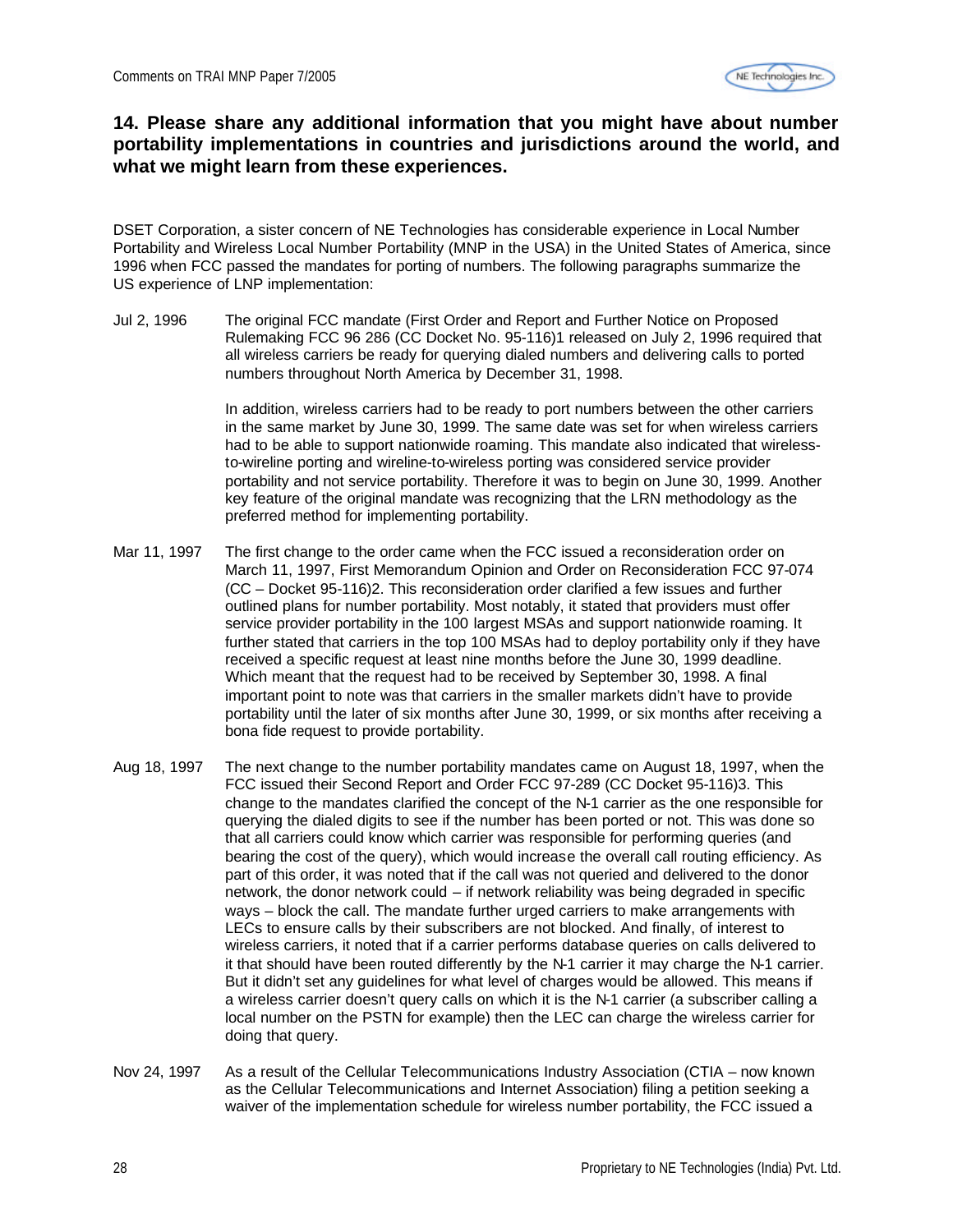

Public Notice (DA 97-2579)4. This public notice requested comments on CTIA's position that the Wireless Telecommunications Bureau of the FCC should use its authority to establish a new service provider number portability implementation date of March 31, 2000.

- May 12, 1998 The FCC issued a Third Report and Order FCC 98-082 (CC Docket 95-116)5 that clarified cost recovery for local number portability for both LECs and wireless carriers. The report ordered that costs incurred by the carriers should be recovered in a competitively neutral manner since all carriers would benefit from LNP. LECs were allowed (but not required) to recover their costs from their subscriber via a line charge for a period of five years with an approved tariff. All others, including wireless carriers, could recover their costs in any lawful manner they chose as long as they don't say the charge is a mandate or mandatory fee assigned by the FCC.
- Sep 1, 1998 The FCC issued a Memorandum Opinion and Order (DA 98-1763, CC Docket 95-116)6 that adjusted the time frames for wireless carriers in response to the petition by the CTIA. On that date, they granted a nine- month delay to the date when wireless carriers must provide number portability between themselves moving the date out to March 31, 2000. The reason for this delay was that the FCC didn't want to jeopardize nationwide roaming by rushing wireless carriers to meet the current deadline. The deadline was considered in jeopardy because the wireless standards bodies had not yet finalized standards and without those standards, vendors couldn't produce equipment and software to be in place in wireless carriers' network and systems with adequate time for testing before cut over.
- Feb 8, 1999 The FCC issued another Memorandum Opinion and Order with FCC 99-019 (CC Docket 95-116)7 that pushed the date out even further to November 24, 2002, which is when the five-year build out of PCS licenses is to be complete. One of the reasons for this 4 additional delay given by the FCC was that number portability might actually hinder rather than promote competition because meeting a number portability mandate would draw PCS carriers' resources away from building and completing their networks. And without comparable network coverage, the FCC decided that PCS carriers could not compete effectively. In addition, delaying network build out reduced the number of people who could be served by wireless – particularly in already underserved rural areas. Thus, the benefits of number portability were outweighed by the benefits of completing network build out.

#### **Mandate Summary**

To summarize, the mandate for wireless number portability was that carriers with a license in one of the largest 100 MSAs must be ready to port numbers to other carriers by November 24, 2002. However, the wireless industry determined they did not want to make a flash cut to portability at the deadline during the busy and critical holiday shopping season. The industry also wanted to make the change before the deadline so that if problems arose they could be resolved early. Therefore, the industry set September 1, 2002 as the date when wireless carriers should begin to port numbers with other carriers as a test of the WLNP system. Of course, if WNLP forbearance is granted that date could change significantly. Carriers outside of a top 100 MSA are not immune to porting number requirements. On the contrary, although they do not have a specific deadline to port numbers, these "rural" carriers must be ready to port numbers within six months after receiving a bona fide request from another carrier. Therefore, even the smallest of carriers in the smallest of markets should devise a plan that will allow them to implement changes to their network to allow the porting numbers within six months. In addition, all carriers must be able to support the completion of calls to and from ported numbers. That means if one of these wireless consumers with a ported number roams into your market, or if your license covers territory that is in the same LATA as a top 100 MSA, you'll need to be able to route their Intra-LATA calls to the correct carrier (inter-LATA calls will be queried by another carrier such as the IXC).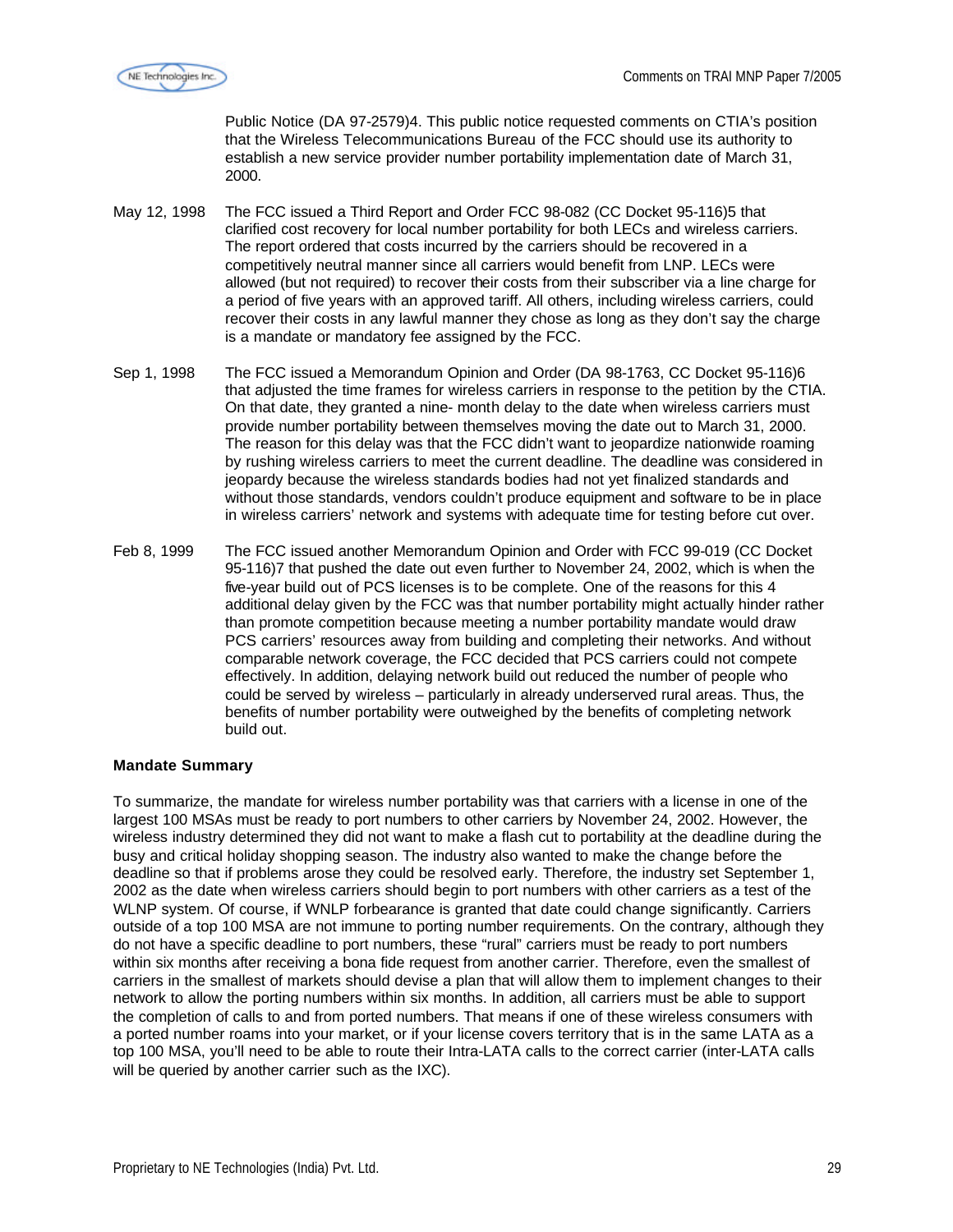

Given below is a sample implementation table for the North American (USA) market for Wireless Local Number Portability:

| An Implementation<br><b>Time Table</b>                            | <b>Carriers in 100 MSAa</b>                              | Carriers in area with<br>ported numbers                  | <b>All other Carriers</b>                                                      |
|-------------------------------------------------------------------|----------------------------------------------------------|----------------------------------------------------------|--------------------------------------------------------------------------------|
| Must deliver calls to<br>ported wireline<br>numbers               | <b>Current requirement</b><br>(since 12/31/1998)         | <b>Current requirement</b><br>(since 12/31/1998)         | N/A unless an NPA-NXX in the<br>LATA is opened for porting                     |
| Must "register" with<br>NPAC"                                     | May 1, 2001                                              | May 1, 2001                                              | May 1, 2001                                                                    |
| Must test SOA<br>communications*                                  | May 1, 2001 testing<br>begins and continues<br>as needed | May 1, 2001 testing<br>begins and continues as<br>needed | During six months after a<br>wireless NPA-NXX opens for<br>porting in the LATA |
| Must test Inter-Carrier                                           | April 1, 2002                                            | During six months after<br>a wireless NPA-               | During six months after a<br>wireless NPA-                                     |
| Communications<br>Process*                                        |                                                          | NXX opens for porting<br>in the LATA                     | NXX opens for porting in the<br>LATA                                           |
| Must test number<br>portability queries*                          | April 1, 2002 (if<br>running own WLNP<br>database)       | April 1, 2002 (if running<br>own WLNP database)          | During six months after a<br>wireless NPA-NXX opens for<br>porting in the LATA |
| Wireless porting<br>deployed (CTIA)                               | Sept. 1, 2002                                            | Within six months after<br>written bona fide request     | Within six months after written<br>bona fide request                           |
| Must deliver calls to<br>ported wireless<br>numbers               | Sept 1, 2002                                             | Sept 1, 2002                                             | Within six months after a<br>wireless NPA-NXX opens for<br>porting in the LATA |
| Must support roamers<br>from other markets<br>with ported numbers | Sept. 1, 2002                                            | Sept. 1, 2002                                            | Sept. 1, 2002                                                                  |
|                                                                   |                                                          |                                                          |                                                                                |
| Must port numbers by<br>to avoid penalties<br>(FCC)               | Nov. 24, 2002                                            | Within six months after<br>written bona fide request     | Within six months after written<br>bona fide request                           |
| Funding                                                           | Up to each carrier on<br>state-by-state basis            | Up to each carrier on<br>state-by-state basis            | Up to each carrier on state-by-<br>state basis                                 |

The experiences that the US faced, is what we will face in India also. By drawing on these experiences, we can avoid many of the pitfalls. The following are the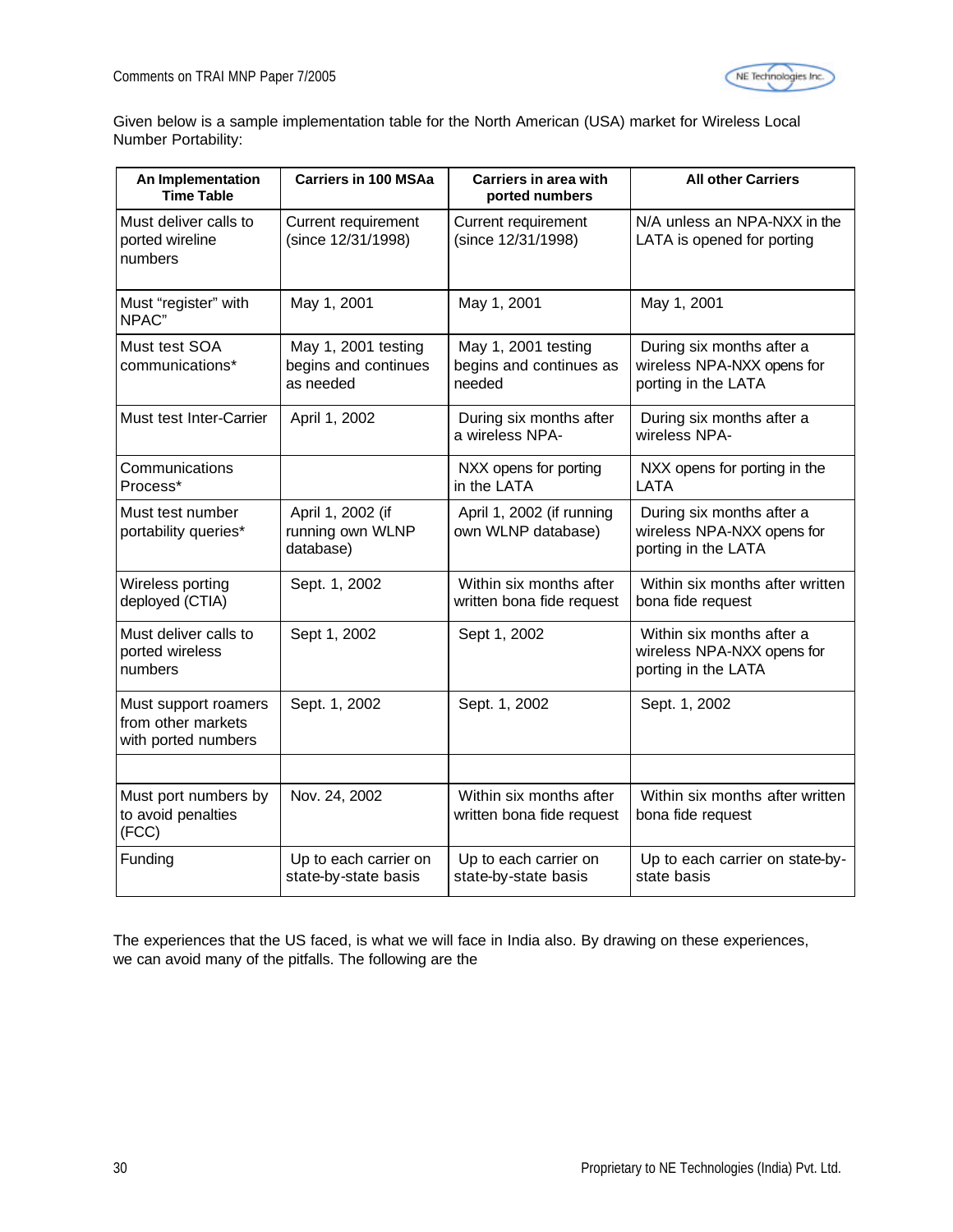

#### **15. Give your comments, with reasons, as to when number portability should be introduced in India?**

- As early as possible before market penetration becomes so high that it causes a more phased out MNP implementation
- When the market penetration is low and the predicted number of ports are low, it is easier to implement a nation wide roll out plan
- TRAI should start with Mobile Number Portability but then should also seriously think about wireline (land line) local number portability services also. (In the USA, both local number portability and wireless number portability were considered at the same time).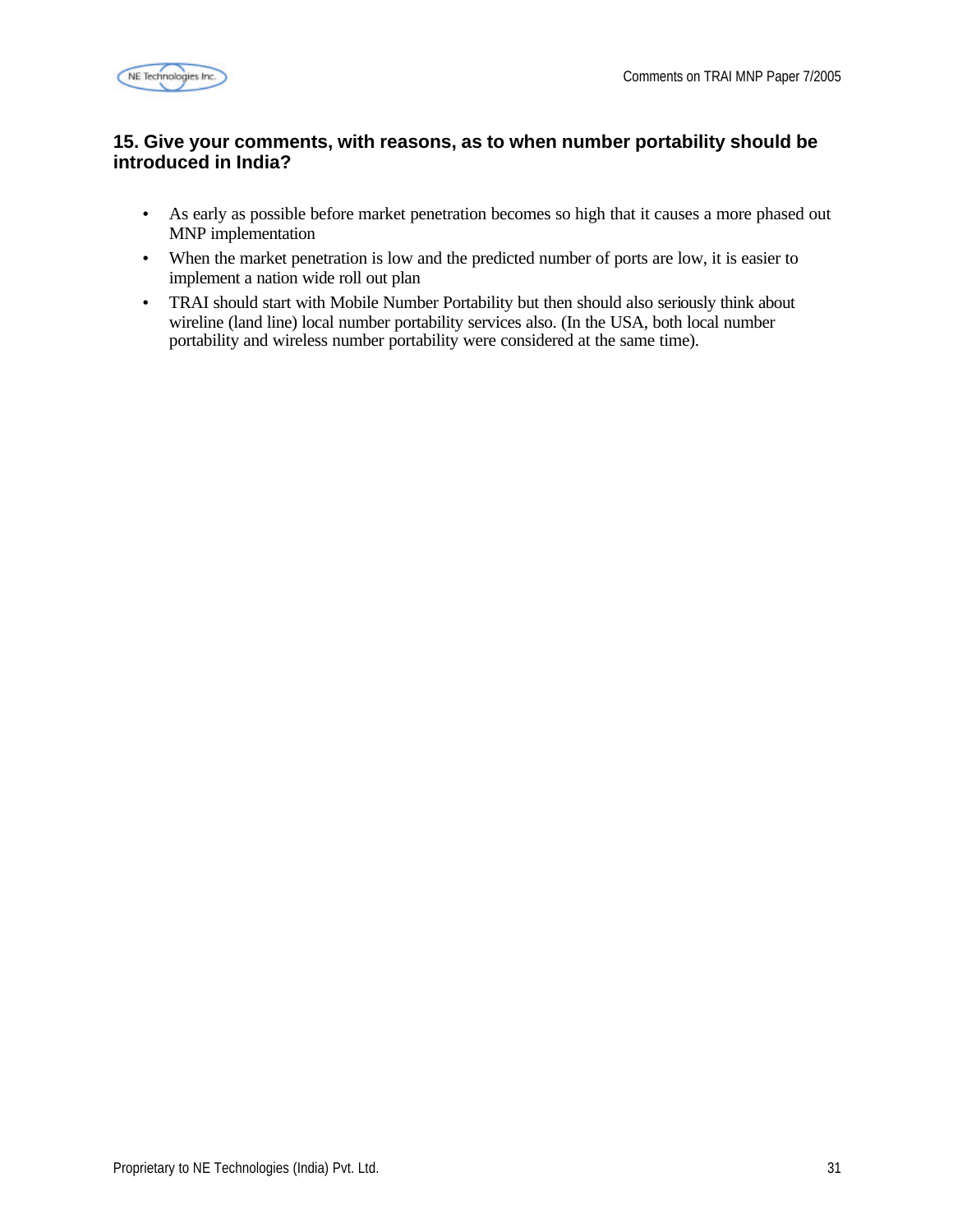

#### **16. Should MNP be implemented progressively by service area or directly across the nation at one time?**

We are of the opinion that there should be a progressive implementation of MNP by service areas with a timetable defined for the entire country. The types of roll out we are suggesting is the following:

A master time-table (project schedule) needs to be generated indicating dates for enforcement of MNP based on both short term and long-term plans:

- Dates for finalizing short term roll outs
- Date for setting up Working Group for addressing industry issues on Mobile Number Porting.
- Dates for service providers to implement MNP based on short-term policies for "A" grade cities (Phase 1) and "B" grade cities (Phase 2).

Determine dates for finalizing long-term rollouts

- Dates for setting up sub-committees to work out the problems of Numbering, LRN and Number Portability Administration Centers (if decided)
- Dates for tender, receipt and finalization of a  $3<sup>rd</sup>$  party independent and neutral vendor for running the Number Portability Center
- Dates for phased implementation of long term MNP (& LNP) roll outs

A phased roll out is recommended because:

- Not all Markets (areas) are being covered by two or more competing service providers (where only one service provider may exist in a market area, in which case there is no need for MNP.
- Not all switches may be capable of handling MNP and these switches may have to be upgraded.
- Prototype rollout in a small market segment, conducted on an experimental basis, should help further finalize the nation wide infrastructure that may be required
- (After prototype roll out), Final goals are to implement this starting with those Market segments that are most active – maybe cities with more than 10,00,000 population?